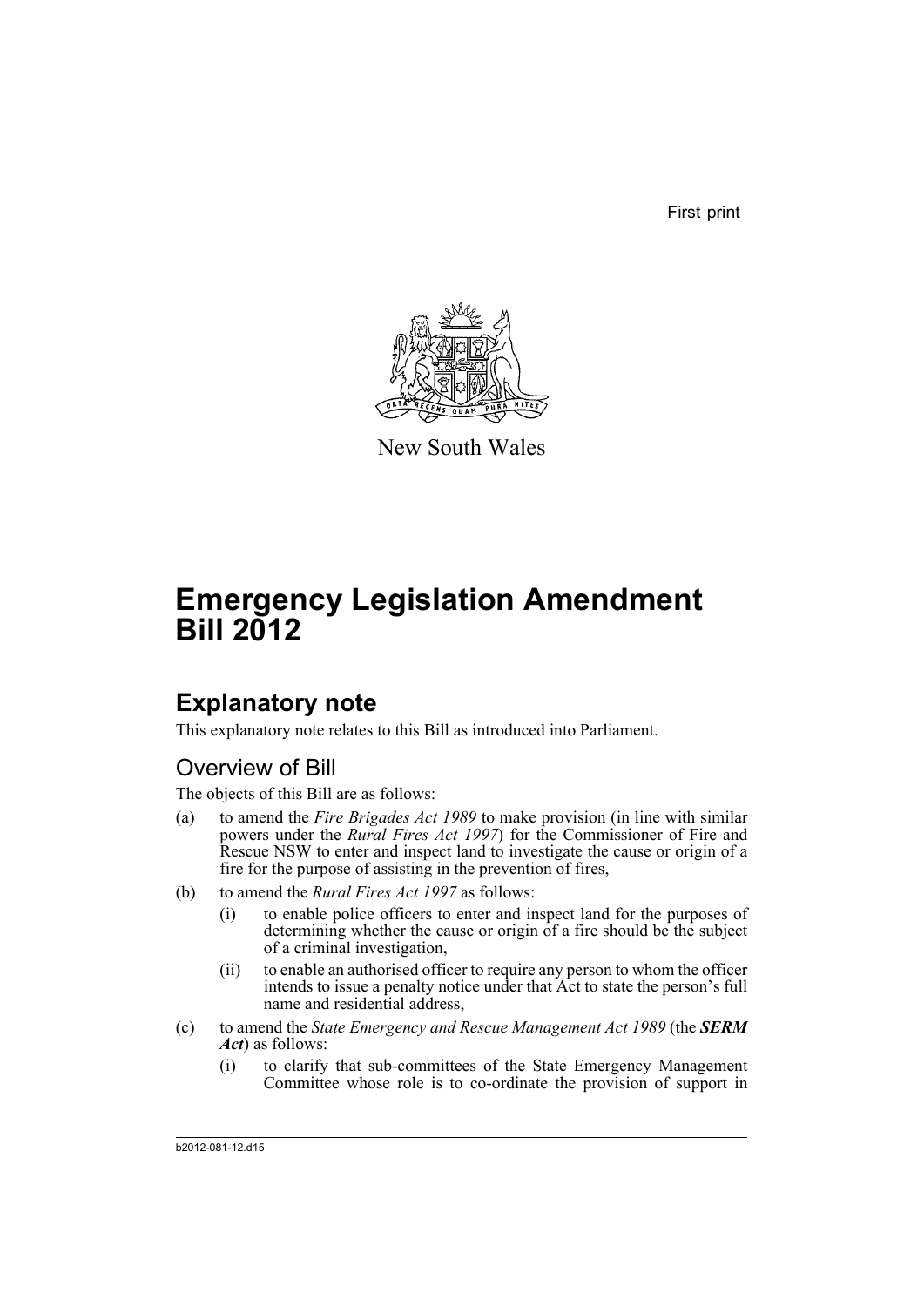Explanatory note

various functional areas, such as health, telecommunications and transport services, may carry out that role in order to prevent, prepare for, respond to or recover from an emergency (that is, before or after, as well as during, an emergency),

- (ii) to ensure that the examples, in the definition of *functional area*, of the categories of services involved in emergency operations are in line with the areas provided for in the State Disaster Plan (proposed to be renamed as the State Emergency Management Plan, as noted in paragraph (viii)),
- (iii) to modify and clarify arrangements relating to the membership of emergency management committees,
- (iv) to further specify functions of emergency management committees below State level that those committees are currently carrying out,
- (v) to ensure that emergency operations controllers below State level cannot be directed by the Minister for Police and Emergency Services to assume a combat agency's responsibility for controlling the response to an emergency, and that they can assume that responsibility only with the agreement of the combat agency and if the State Emergency Operations Controller is satisfied that it is necessary to do so,
- (vi) to ensure that the employment protection provisions of Part 3A of the SERM Act apply in respect of employers and employees, within the ordinary meaning of those terms in employment law,
- (vii) to ensure that the employment protection provisions of the SERM Act extend to a volunteer member of an emergency services organisation who carries out regular paid work under a contract for services (rather than as an employee) if the value of that work represents a substantial proportion of the regular paid work that the volunteer member carries out,
- (viii) to rename the State Disaster Plan (*Displan*) as the State Emergency Management Plan,
- (ix) to rename districts for the purposes of the SERM Act as regions,
- (x) to remove the requirements for principal executive officers involved in providing support facilities for emergency management committees, and emergency management operations controllers, operating below State level to be known as Emergency Management Officers,
- (xi) to make provision for matters of a savings or transitional nature.

The Bill also makes a number of miscellaneous consequential and statute law revision amendments to the *Rural Fires Act 1997*, the SERM Act and the *State Emergency Service Act 1989*. These include amendments consequential on the renaming of Displan as the State Emergency Management Plan and of districts as regions under the SERM Act, and amendments to update the names of various bodies.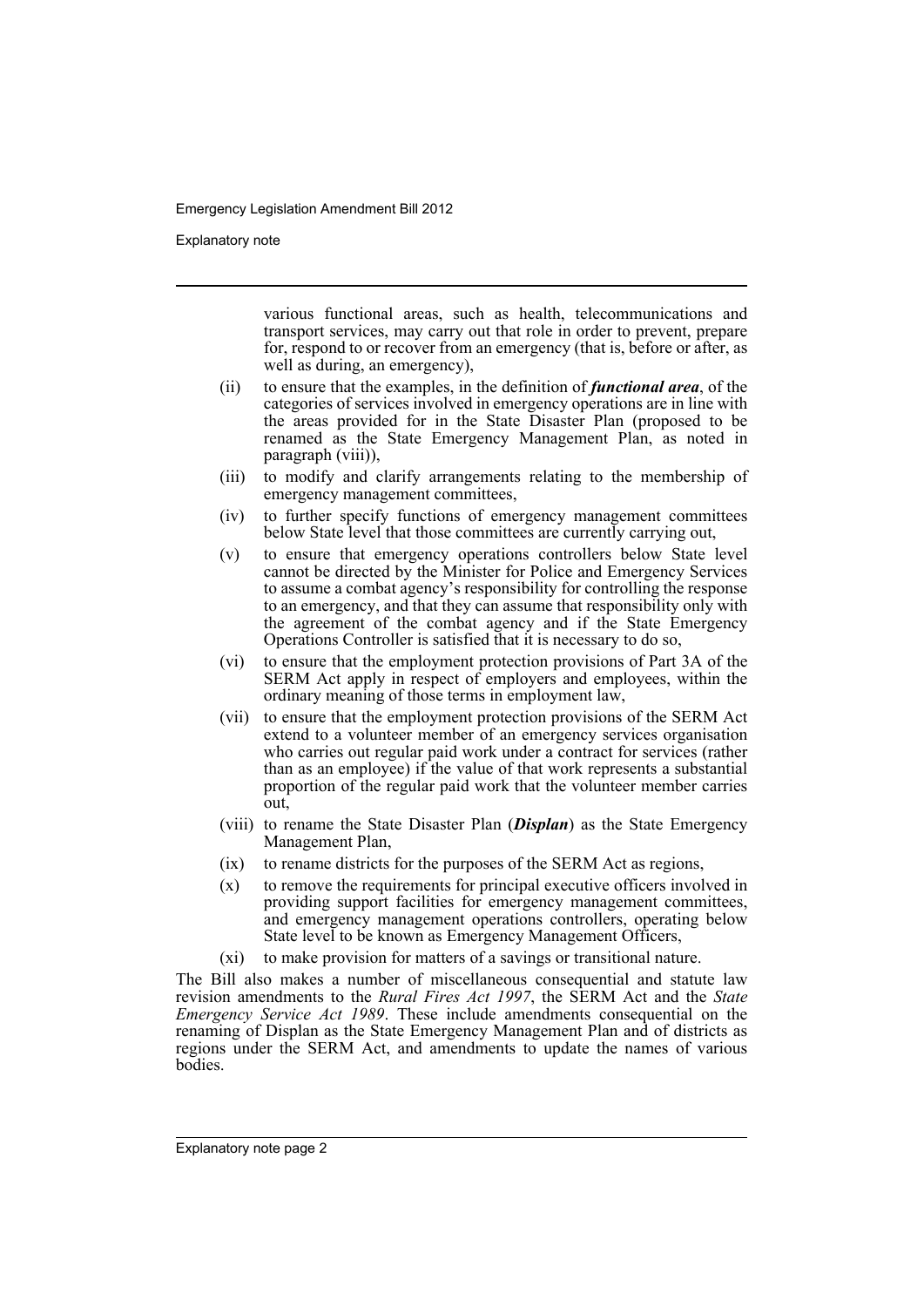Explanatory note

## Outline of provisions

**Clause 1** sets out the name (also called the short title) of the proposed Act.

**Clause 2** provides for the commencement of the proposed Act on the date of assent to the proposed Act.

## **Schedule 1 Amendment of Fire Brigades Act 1989 No 192**

**Schedule 1 [2]** makes the amendment referred to in paragraph (a) of the Overview. **Schedule 1 [1]** makes a consequential amendment.

**Schedule 1 [3]** enables the Governor to make savings and transitional regulations that are consequential on the enactment of Schedule 1 to the proposed Act or any other Act that amends the *Fire Brigades Act 1989*.

## **Schedule 2 Amendment of Rural Fires Act 1997 No 65**

**Schedule 2 [4]** makes the amendment referred to in paragraph (b) (i) of the Overview.

**Schedule 2** [6] makes the amendment referred to in paragraph (b) (ii) of the Overview. **Schedule 2 [7] and [8]** make consequential amendments.

**Schedule 2 [2] and [10]** make amendments that are consequential on the renaming of Displan as the State Emergency Management Plan by **Schedule 3 [10]** and proposed clause 17 of Schedule 4 to the SERM Act (as inserted by **Schedule 3 [41]**).

**Schedule 2 [1]** updates the note to section 4 of the *Rural Fires Act 1997*, including as a consequence of those amendments.

**Schedule 2 [3] and [5]** update references to the body now called Fire and Rescue NSW.

**Schedule 2 [9]** enables the Governor to make savings and transitional regulations that are consequential on the enactment of Schedule 2 to the proposed Act or any other Act that amends the *Rural Fires Act 1997*.

## **Schedule 3 Amendment of State Emergency and Rescue Management Act 1989 No 165**

## **Sub-committees of the State Emergency Management Committee providing functional area support**

**Schedule 3 [15]** makes the amendment referred to in paragraph (c) (i) of the Overview. **Schedule 3 [6]** makes a consequential amendment.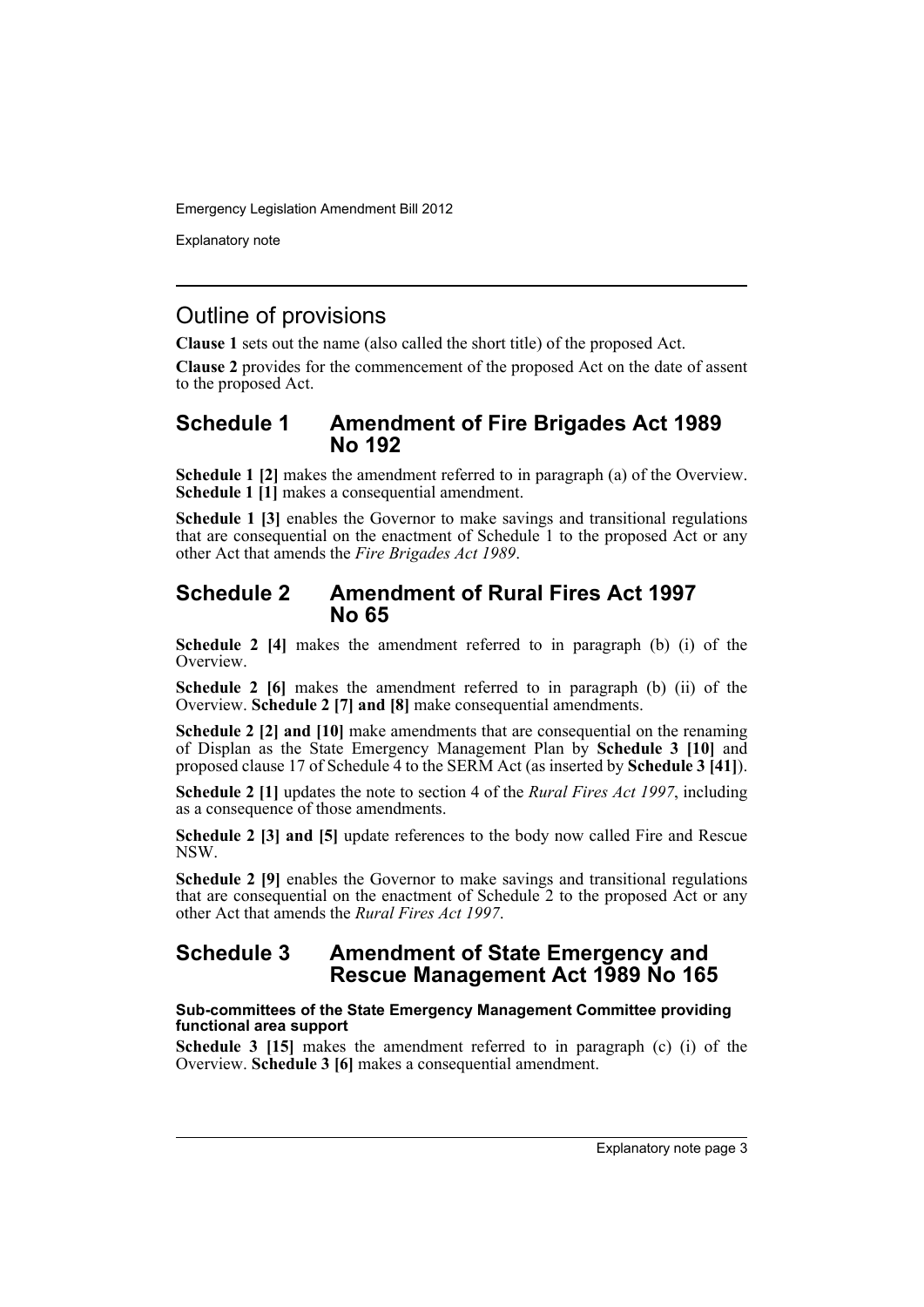Explanatory note

### **Update of definition of "functional area"**

**Schedule 3 [7]** makes the amendment referred to in paragraph (c) (ii) of the **Overview** 

#### **Membership of emergency management committees**

**Schedule 3 [14]** substitutes section 14 (3) of the SERM Act to provide that the Minister for Police and Emergency Services (*the Minister*), rather than the State Disasters Council, is to nominate representatives from non-government agencies who are to serve on the State Emergency Management Committee. It also re-enacts the current requirement for any representative of a government agency to be nominated by the Minister responsible for that agency.

Section 22 (2) of the SERM Act provides that each District Emergency Management Committee (to be renamed as a Regional Emergency Management Committee by the proposed Act) is to include a representative of the organisations providing services in each functional area in the relevant district. **Schedule 3 [18]** amends section 22 (2) to clarify that the Minister is to determine the particular organisations to be represented on the Committee.

**Schedule 3 [19]** makes an amendment to section 22 of the SERM Act by way of statute law revision.

**Schedule 3 [26]** makes a similar amendment in relation to Local Emergency Management Committees as the amendment made to section 22 (2) of the SERM Act by **Schedule 3 [18]**.

**Schedule 3 [25]** makes an amendment to section 28 of the SERM Act to require the Chairperson of a Local Emergency Management Committee to be the General Manager of the council of the local government area in respect of which the Committee is constituted, rather than a senior representative of the council who is nominated by that council (as at present). **Schedule 3 [27]** makes a consequential amendment.

#### **Functions of Regional and Local Emergency Management Committees**

**Schedule 3 [20], [21], [28] and [29]** make the amendments referred to in paragraph (c) (iv) of the Overview.

#### **Assumption of functions of combat agency by Regional and Local Emergency Operations Controllers**

**Schedule 3 [22] and [30]** make the amendments referred to in paragraph (c) (v) of the Overview.

#### **Employment protection for volunteer members of emergency services organisations**

**Schedule 3 [37]** makes the amendment referred to in paragraph (c) (vi) of the Overview. **Schedule 3 [36] and [38]** make consequential amendments.

**Schedule 3 [39]** makes the amendment referred to in paragraph (c) (vii) of the Overview.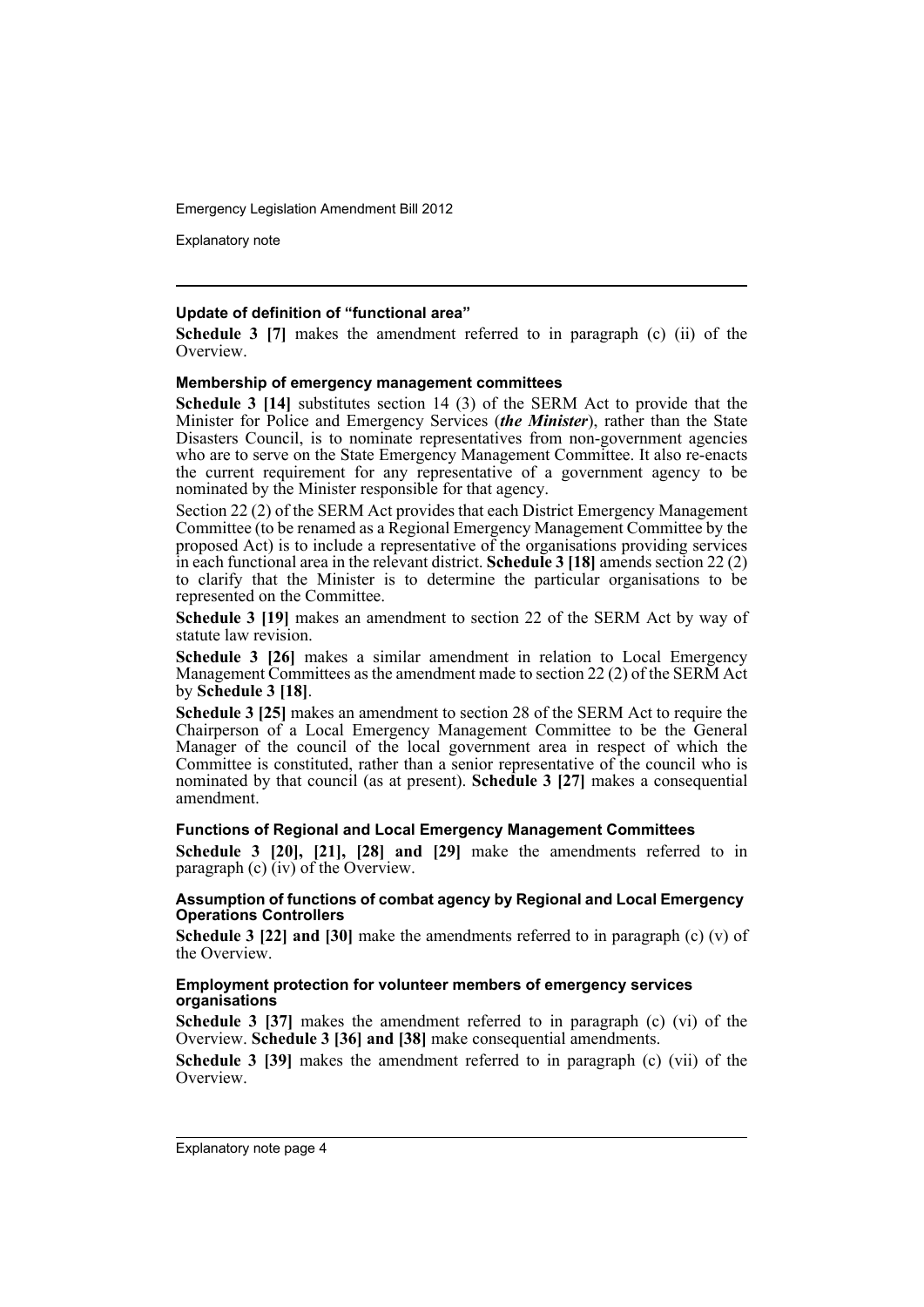Explanatory note

### **Renaming of Displan as the State Emergency Management Plan**

**Schedule 3 [10]** and proposed clause 17 of Schedule 4 to the SERM Act (inserted by **Schedule 3 [41]**) make the amendments referred to in paragraph (c) (viii) of the Overview. **Schedule 3 [2], [3], [8], [9] and [11]** make consequential amendments.

### **Renaming of districts as regions**

**Schedule 3 [17]** and proposed clause 18 of Schedule 4 to the SERM Act (inserted by **Schedule 3 [39]**) make the amendments referred to in paragraph  $(c)$  (ix) of the Overview. **Schedule 3 [3], [4], [8], [11], [12], [16], [17] and [23]** make consequential amendments.

### **Title of principal executive officer for emergency management committees and emergency operations controllers**

**Schedule 3 [24] and [31]** make the amendments referred to in paragraph (c) (x) of the Overview.

## **Updating of names and titles**

**Schedule 3 [5] and [32]–[35]** update references to the names of various bodies, including Fire and Rescue NSW and the Ambulance Service of NSW.

**Schedule 3 [1] and [13]** update references to the person who currently holds office as the Chief Executive of the Ministry for Police and Emergency Services.

#### **Savings and transitional provisions**

**Schedule 3 [40]** enables the Governor to make savings and transitional regulations that are consequential on the enactment of the proposed Act or any other Act that amends the *State Emergency and Rescue Management Act 1989*.

**Schedule 3 [41]** makes amendments of a savings or transitional nature consequent on the enactment of Schedule 3 to the proposed Act.

## **Schedule 4 Amendment of State Emergency Service Act 1989 No 164**

**Schedule 4 [1] and [3]** update references to the bodies now called Fire and Rescue NSW and the Ambulance Service of NSW.

**Schedule 4 [2]** makes an amendment that is consequential on the renaming of Displan as the State Emergency Management Plan by **Schedule 3 [10]** and proposed clause 17 of Schedule 4 to the SERM Act (as inserted by **Schedule 3 [41]**).

**Schedule 4 [4]** makes an amendment that is consequential on the renaming of districts under the SERM Act as regions by **Schedule 3 [17]** and proposed clause 18 of Schedule 4 to the SERM Act (as inserted by **Schedule 3 [41]**).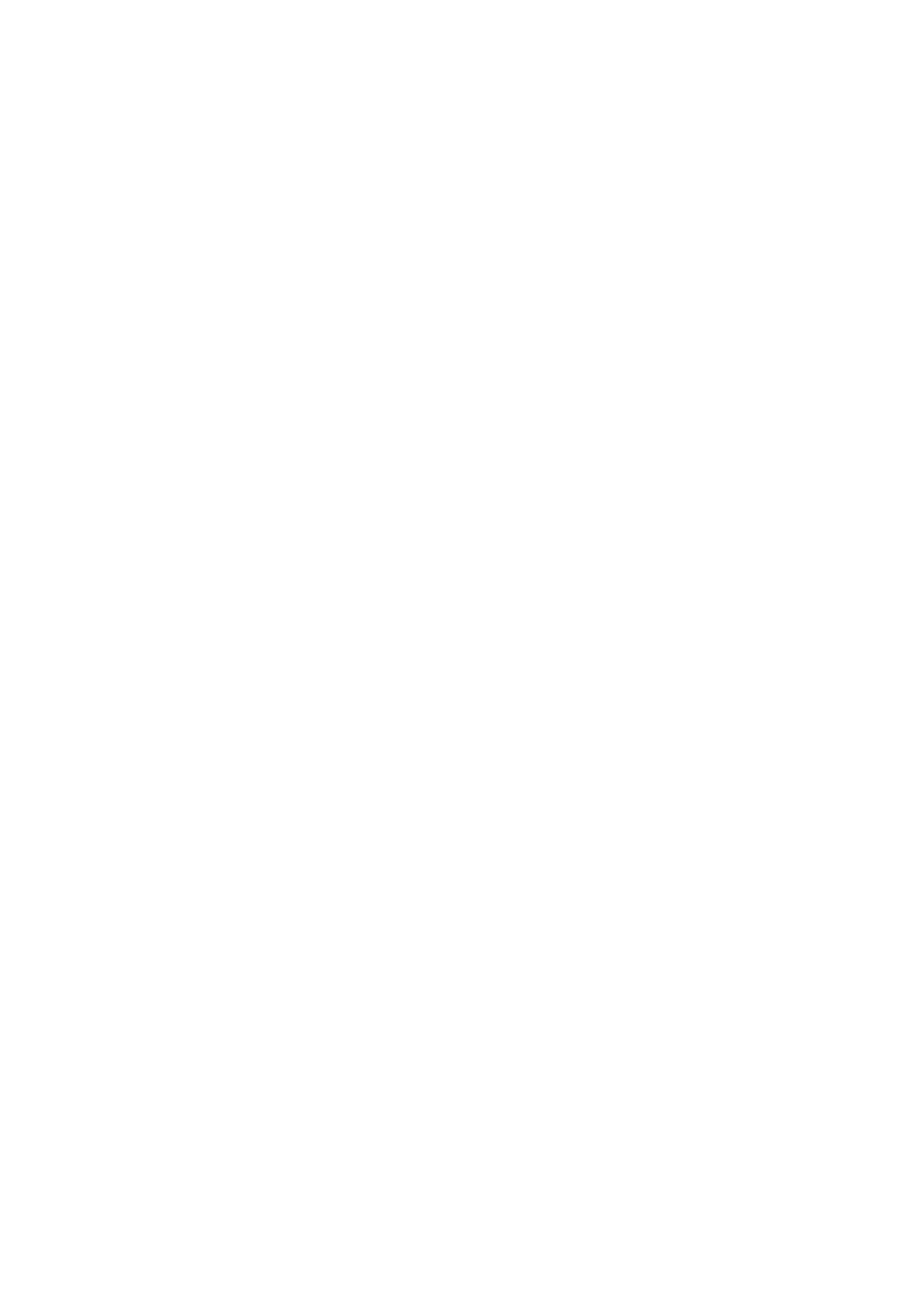First print



New South Wales

# **Emergency Legislation Amendment Bill 2012**

## **Contents**

|            |                                                                       | Page |
|------------|-----------------------------------------------------------------------|------|
|            | Name of Act                                                           | 2    |
| 2          | Commencement                                                          | 2    |
| Schedule 1 | Amendment of Fire Brigades Act 1989 No 192                            | 3    |
| Schedule 2 | Amendment of Rural Fires Act 1997 No 65                               | 5    |
| Schedule 3 | Amendment of State Emergency and Rescue<br>Management Act 1989 No 165 | 8    |
| Schedule 4 | Amendment of State Emergency Service Act 1989<br>No 164               | 16   |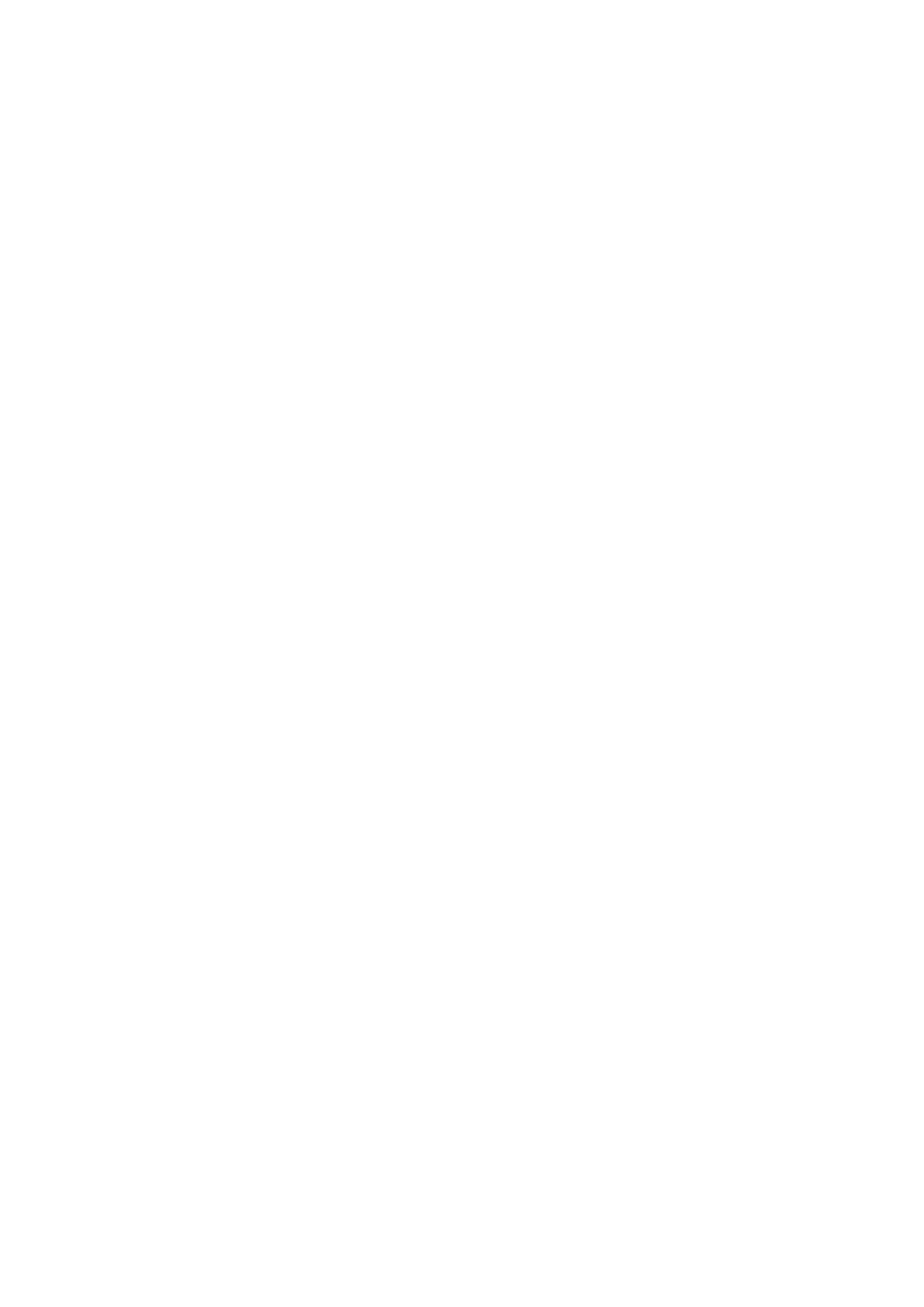

New South Wales

# **Emergency Legislation Amendment Bill 2012**

No , 2012

## **A Bill for**

An Act to amend the *Fire Brigades Act 1989*, the *Rural Fires Act 1997*, the *State Emergency and Rescue Management Act 1989* and the *State Emergency Service Act 1989* to make further provision in relation to the investigation of fires and State emergency management; and for other purposes.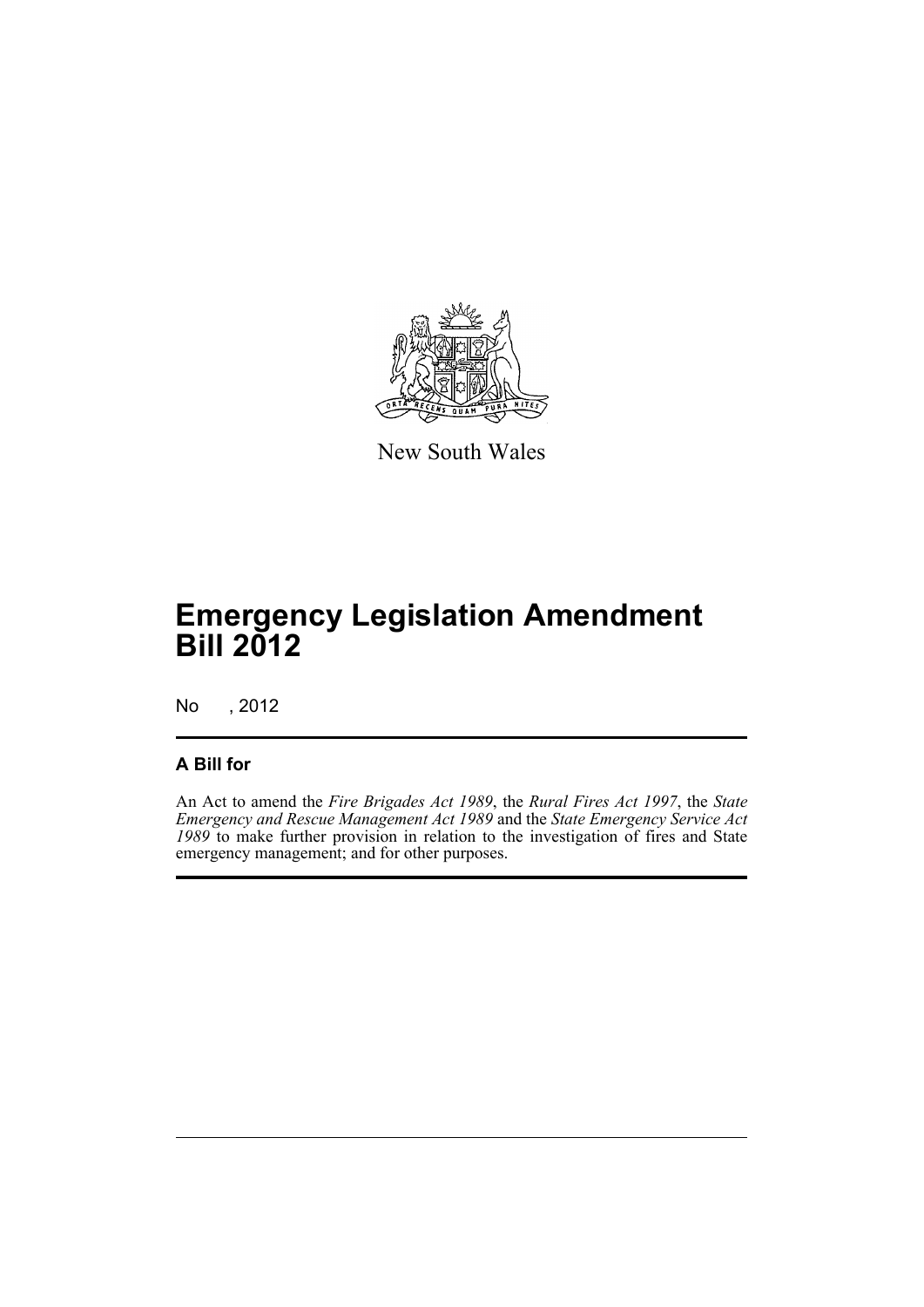<span id="page-9-1"></span><span id="page-9-0"></span>

|   | The Legislature of New South Wales enacts:                        |                |
|---|-------------------------------------------------------------------|----------------|
| 1 | Name of Act                                                       | $\mathcal{P}$  |
|   | This Act is the <i>Emergency Legislation Amendment Act 2012</i> . | 3              |
|   | Commencement                                                      | $\overline{a}$ |
|   | This Act commences on the date of assent to this Act.             | 5              |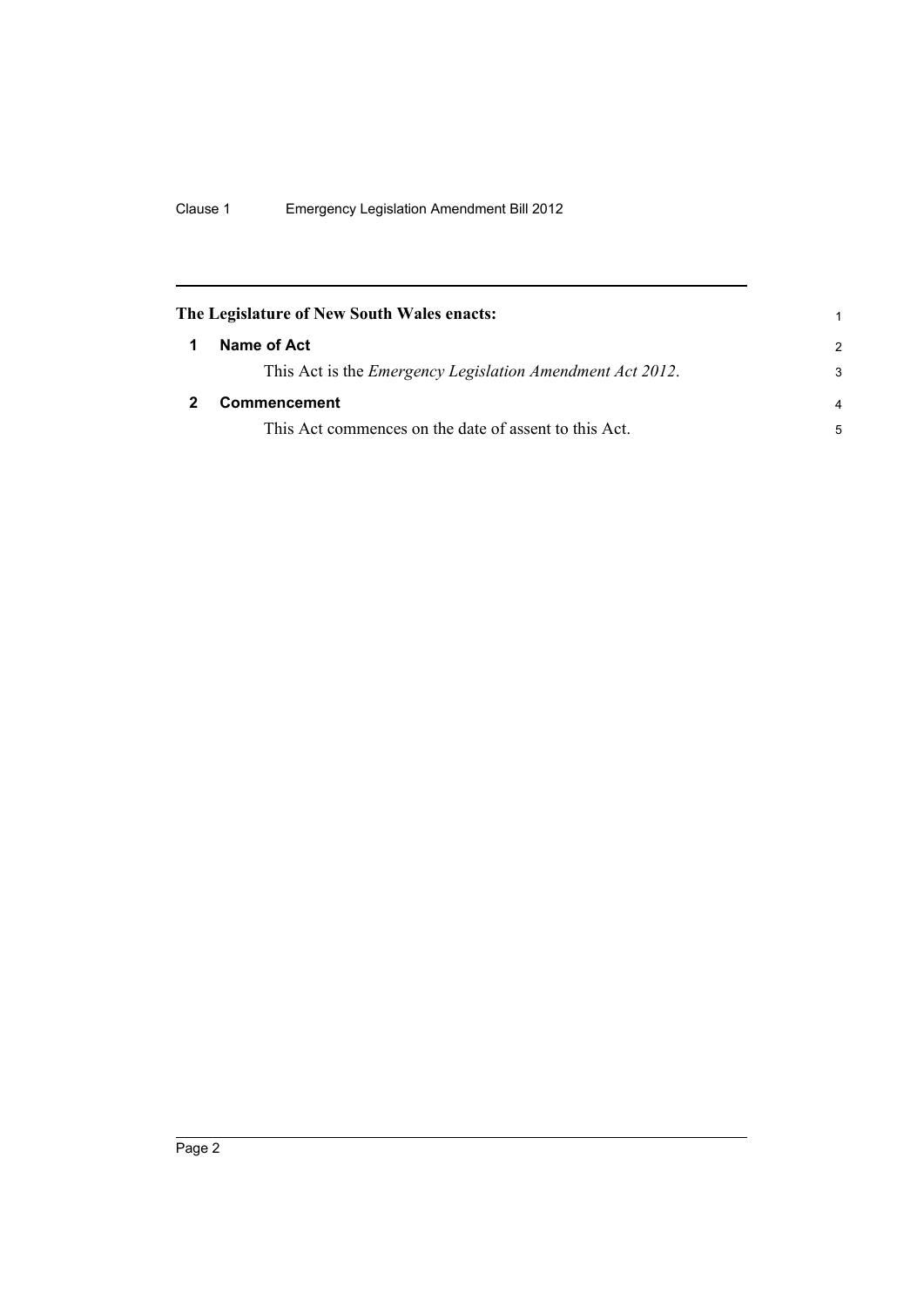Amendment of Fire Brigades Act 1989 No 192 Schedule 1

<span id="page-10-0"></span>

|     | <b>Schedule 1</b> |                    | <b>Amendment of Fire Brigades Act 1989</b><br><b>No 192</b>                                                                                                                                                                                                                               | 1<br>2                     |
|-----|-------------------|--------------------|-------------------------------------------------------------------------------------------------------------------------------------------------------------------------------------------------------------------------------------------------------------------------------------------|----------------------------|
| [1] |                   |                    | Section 22 Authority to enter land and buildings                                                                                                                                                                                                                                          | 3                          |
|     |                   |                    | Insert at the end of the section:                                                                                                                                                                                                                                                         | 4                          |
|     |                   | (2)                | Subsection (1) does not apply if entry is made only for the<br>purpose of assisting in the prevention of fires by investigating the<br>cause or origin of a fire.                                                                                                                         | 5<br>6<br>$\overline{7}$   |
| [2] |                   |                    | Part 3, Division 2A                                                                                                                                                                                                                                                                       | 8                          |
|     |                   |                    | Insert after Division 2 of Part 3:                                                                                                                                                                                                                                                        | 9                          |
|     |                   | <b>Division 2A</b> | Special powers to enter land to investigate<br>fires                                                                                                                                                                                                                                      | 10<br>11                   |
|     | 22A               |                    | <b>Object of Division</b>                                                                                                                                                                                                                                                                 | 12                         |
|     |                   |                    | The object of this Division is to assist in the prevention of fires<br>by expressly authorising entry onto land to investigate the cause<br>or origin of a fire.                                                                                                                          | 13<br>14<br>15             |
|     | 22B               |                    | <b>Meaning of "land"</b>                                                                                                                                                                                                                                                                  | 16                         |
|     |                   |                    | In this Division, <i>land</i> includes any building on the land and any<br>vessel.                                                                                                                                                                                                        | 17<br>18                   |
|     | 22C               |                    | Power to enter land up to 24 hours after fire                                                                                                                                                                                                                                             | 19                         |
|     |                   | (1)                | The Commissioner may enter and inspect any land for the<br>purposes of investigating the cause or origin of any fire that has<br>occurred on that land or any adjacent land, but only for a period<br>of up to 24 hours after the fire has been put out and the land is safe<br>to enter. | 20<br>21<br>22<br>23<br>24 |
|     |                   | (2)                | The power conferred on the Commissioner under subsection (1)<br>may be exercised with or without the consent of the owner or<br>occupier of the land concerned.                                                                                                                           | 25<br>26<br>27             |
|     |                   | (3)                | This section does not authorise the Commissioner to enter any<br>part of land used only for residential purposes without the<br>authority of a search warrant under section 22D or the consent of<br>the owner or occupier of the land concerned.                                         | 28<br>29<br>30<br>31       |
|     | 22D               |                    | <b>Search warrants</b>                                                                                                                                                                                                                                                                    | 32                         |
|     |                   | (1)                | The Commissioner may apply to an authorised officer for a<br>search warrant for any land if the Commissioner reasonably                                                                                                                                                                   | 33<br>34                   |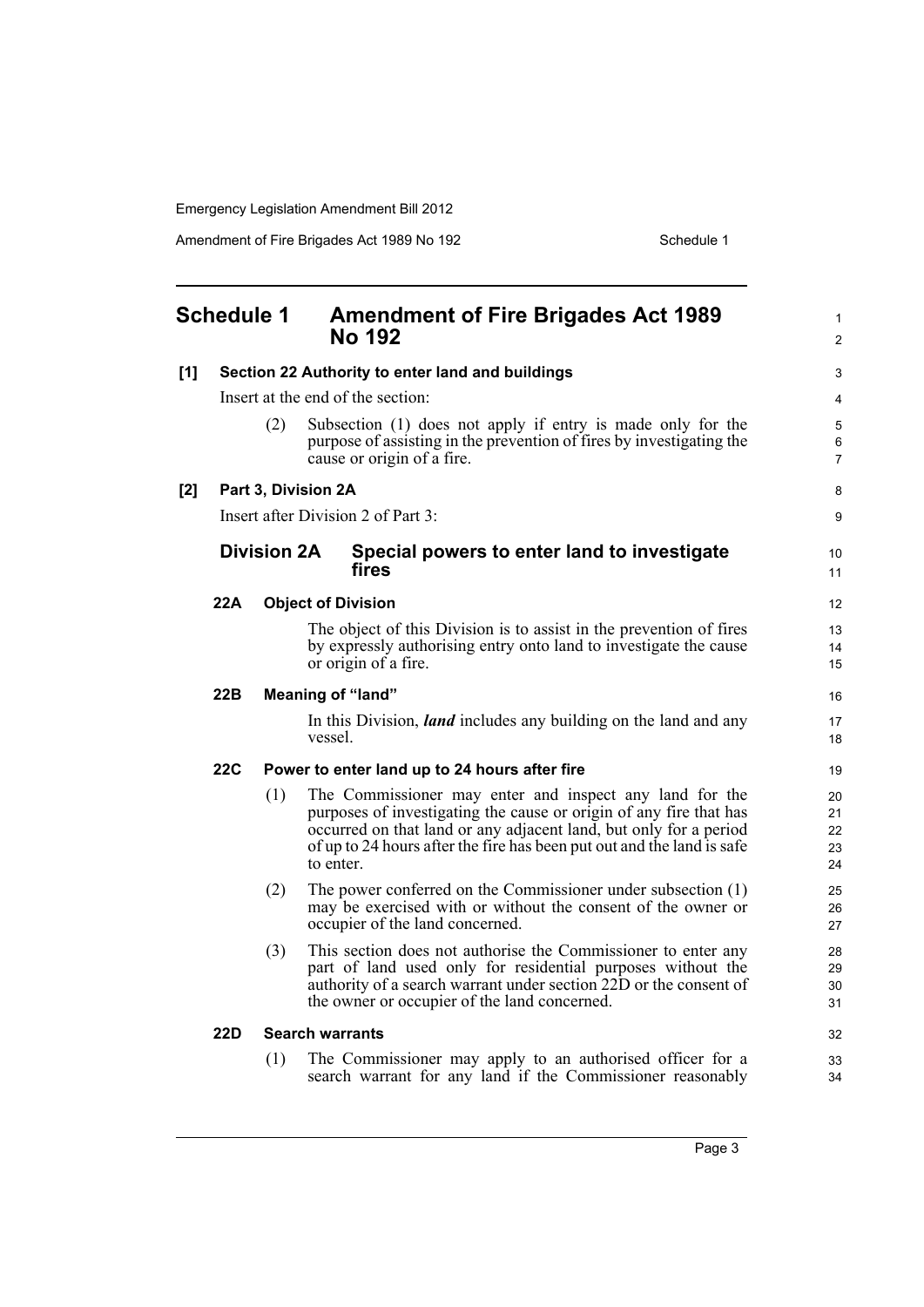believes that entry onto the land is necessary for the purposes of the investigation of the cause or origin of any fire that has occurred on that land or any adjacent land.

16 17 18

- (2) An authorised officer to whom an application is made may, if satisfied that there are reasonable grounds for doing so, issue a search warrant authorising the Commissioner or any other person named in the warrant to enter land for the purposes of the investigation of the cause or origin of any fire that has occurred on that land or any adjacent land.
- (3) Division 4 of Part 5 of the *Law Enforcement (Powers and Responsibilities) Act 2002* applies to a search warrant issued under this section.
- (4) In this section: *authorised officer* has the same meaning as in the *Law Enforcement (Powers and Responsibilities) Act 2002*.

| <b>Schedule 4 Savings and transitional provisions</b> |
|-------------------------------------------------------|
| Insert at the end of clause $2(1)$ :                  |

any other Act that amends this Act.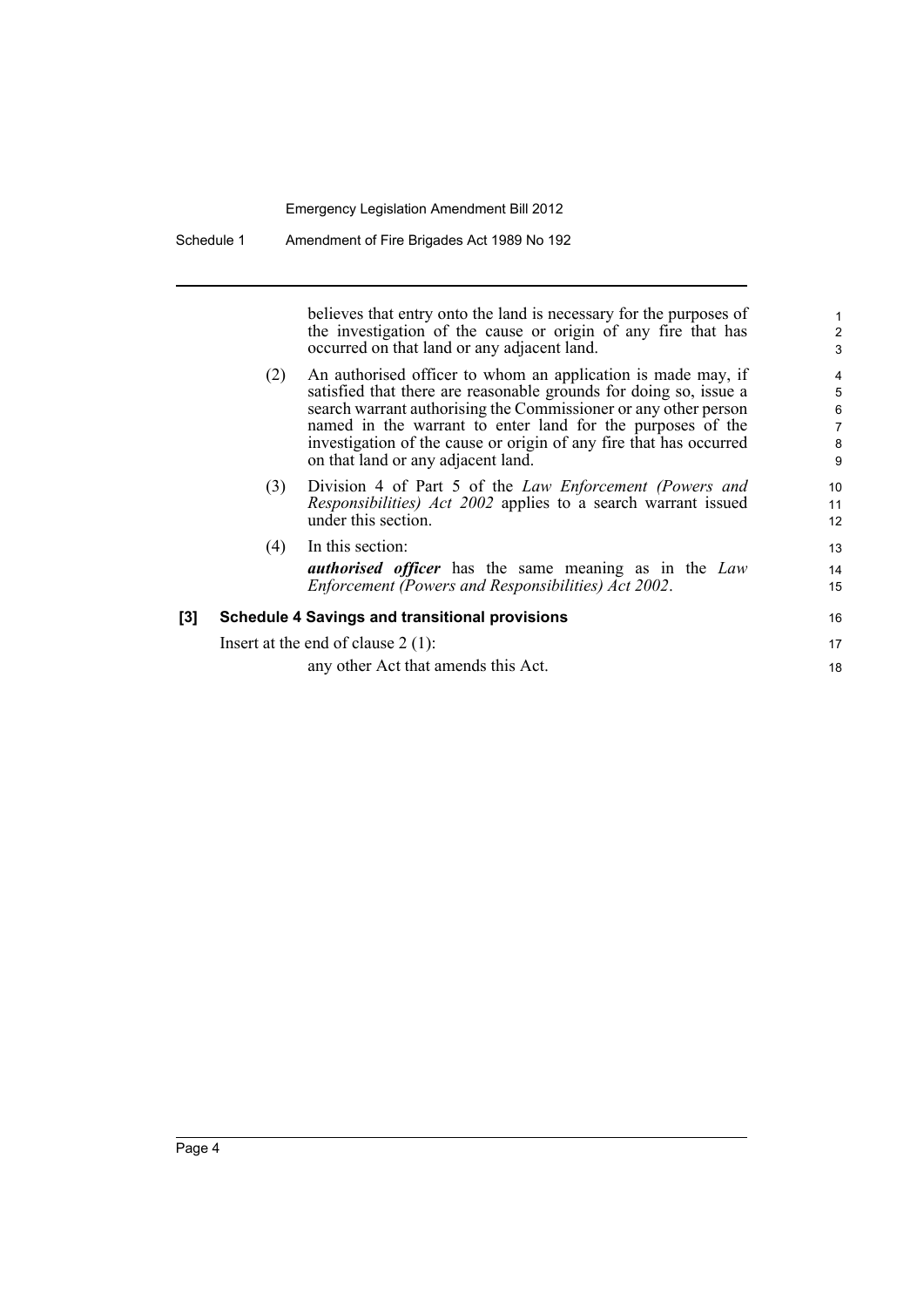Amendment of Rural Fires Act 1997 No 65 Schedule 2

1  $\mathfrak{p}$ 

## <span id="page-12-0"></span>**Schedule 2 Amendment of Rural Fires Act 1997 No 65**

#### **[1] Section 4 Definitions**

Omit the note to the section. Insert instead:

**Note.** Some expressions defined in the *State Emergency and Rescue Management Act 1989* that are used in this Act are:

*combat agency* means the agency identified in the State Emergency Management Plan as the agency primarily responsible for controlling the response to a particular emergency.

*emergency* means an emergency due to an actual or imminent occurrence (such as fire, flood, storm, earthquake, explosion, terrorist act, accident, epidemic or warlike action) which:

- (a) endangers, or threatens to endanger, the safety or health of persons or animals in the State, or
- (b) destroys or damages, or threatens to destroy or damage, property in the State,

being an emergency which requires a significant and co-ordinated response.

*emergency services organisation* means the NSW Police Force, Fire and Rescue NSW, Rural Fire Brigades, Ambulance Service of NSW, State Emergency Service, Volunteer Rescue Association or any other agency which manages or controls an accredited rescue unit.

*State Emergency Management Plan* means the State Emergency Management Plan referred to in section 12 of the *State Emergency and Rescue Management Act 1989*.

### **[2] Section 9 Functions of Service**

Omit "Displan" wherever occurring in the note to section 9 (1) (b) and in section  $9(2)$ .

Insert instead "the State Emergency Management Plan".

#### **[3] Sections 14 (2), 21 (2) (b) (iii), 44 (2), 45 (1) and 47 (1) (b) and Dictionary (paragraph (b) of the definition of "fire fighting authority")**

Omit "New South Wales Fire Brigades" wherever occurring.

Insert instead "Fire and Rescue NSW".

### **[4] Section 33D Functions of Commissioner that may be exercised by others**

Insert after section 33D (3):

(4) Any function conferred or imposed on the Commissioner under section 33B or 33C may be exercised by a police officer for the purpose of determining whether the cause or origin of the fire should be the subject of a criminal investigation.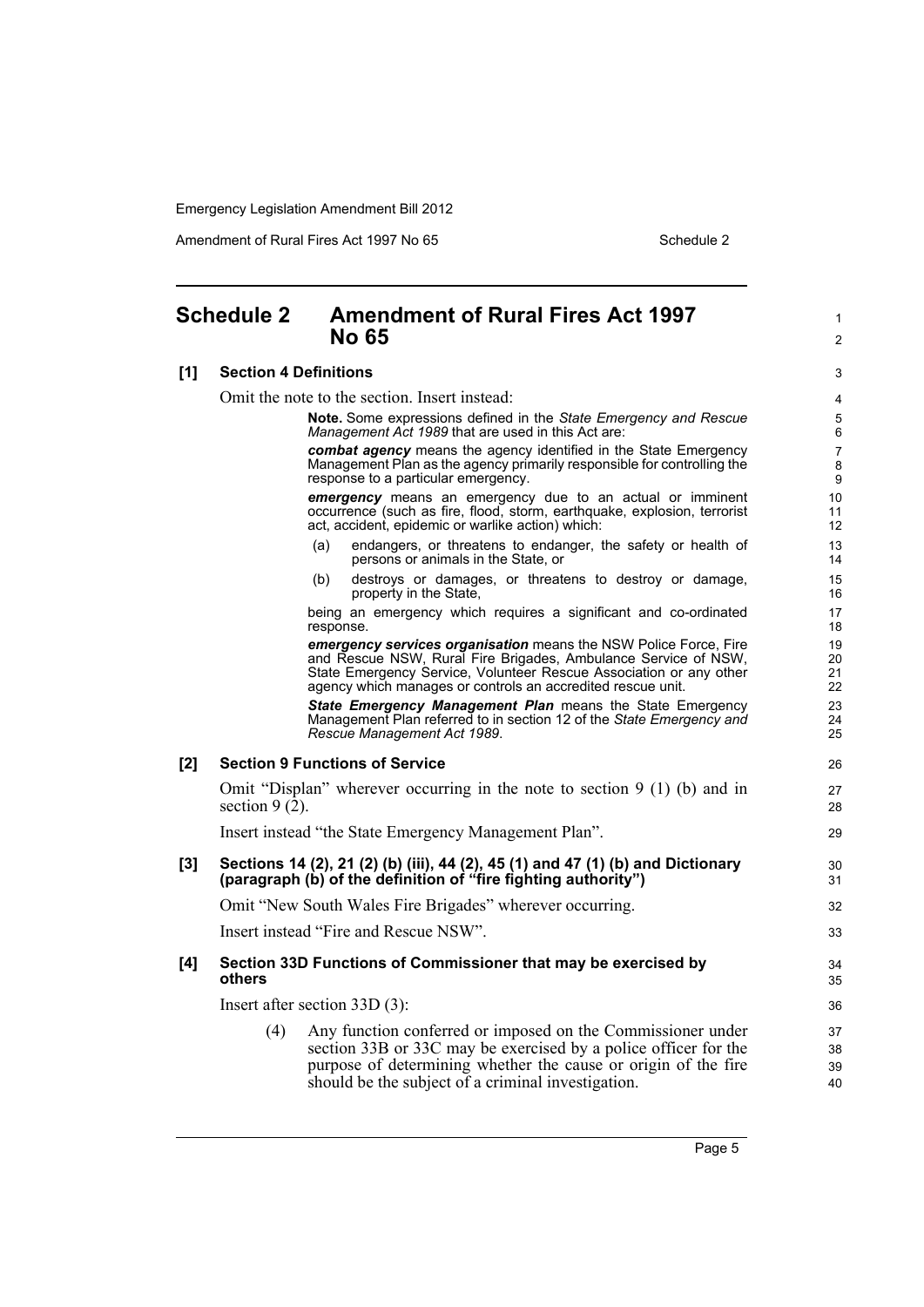|     |      | (5)                    | Subsection (4) does not limit any of the functions of a police<br>officer under this or any other Act.                                                                                                                                                                                                          | 1<br>$\overline{2}$        |
|-----|------|------------------------|-----------------------------------------------------------------------------------------------------------------------------------------------------------------------------------------------------------------------------------------------------------------------------------------------------------------|----------------------------|
| [5] |      |                        | Sections 33D (1) and (3), 47 (1) (b), 55 (1) (b), 85 (paragraph (c) of the<br>definition of "appropriate authority"), 100K (1) (h) and 128 (2)<br>(paragraph (e) of the definition of "protected person or body")                                                                                               | 3<br>$\overline{4}$<br>5   |
|     |      |                        | Omit "NSW Fire Brigades" wherever occurring.                                                                                                                                                                                                                                                                    | 6                          |
|     |      |                        | Insert instead "Fire and Rescue NSW".                                                                                                                                                                                                                                                                           | $\overline{7}$             |
| [6] |      | <b>Section 131A</b>    |                                                                                                                                                                                                                                                                                                                 | 8                          |
|     |      |                        | Insert after section 131:                                                                                                                                                                                                                                                                                       | 9                          |
|     | 131A |                        | Power to require name and address                                                                                                                                                                                                                                                                               | 10                         |
|     |      | (1)                    | An authorised officer who intends to serve a penalty notice on a<br>person under section 131, or a police officer who has reason to<br>suspect that a person is committing an offence against this Act or<br>the regulations, may direct the person to state the person's full<br>name and residential address. | 11<br>12<br>13<br>14<br>15 |
|     |      | (2)                    | A person must not, without reasonable excuse, fail to comply<br>with a direction under this section.<br>Maximum penalty: 5 penalty units.                                                                                                                                                                       | 16<br>17<br>18             |
|     |      | (3)                    | A person is not guilty of an offence under this section unless the<br>authorised officer or police officer (as the case may be) explained<br>to the person, when giving the direction, that failure to comply<br>with the direction is an offence.                                                              | 19<br>20<br>21<br>22       |
|     |      | (4)                    | An authorised officer or police officer may request a person who<br>is required under this section to state the person's full name and<br>residential address to provide evidence of the correctness of the<br>name and address if the officer reasonably suspects the stated<br>name or address is false.      | 23<br>24<br>25<br>26<br>27 |
| [7] |      |                        | Section 132 Powers of police officers to give directions                                                                                                                                                                                                                                                        | 28                         |
|     |      |                        | Omit section $132(1)(a)$ .                                                                                                                                                                                                                                                                                      | 29                         |
| [8] |      | <b>Section 132 (3)</b> |                                                                                                                                                                                                                                                                                                                 | 30                         |
|     |      |                        | Insert ", without reasonable excuse," after "not".                                                                                                                                                                                                                                                              | 31                         |
| [9] |      |                        | Schedule 3 Savings, transitional and other provisions                                                                                                                                                                                                                                                           | 32                         |
|     |      |                        | Insert at the end of clause $1(1)$ :                                                                                                                                                                                                                                                                            | 33                         |
|     |      |                        | any other Act that amends this Act.                                                                                                                                                                                                                                                                             | 34                         |
|     |      |                        |                                                                                                                                                                                                                                                                                                                 |                            |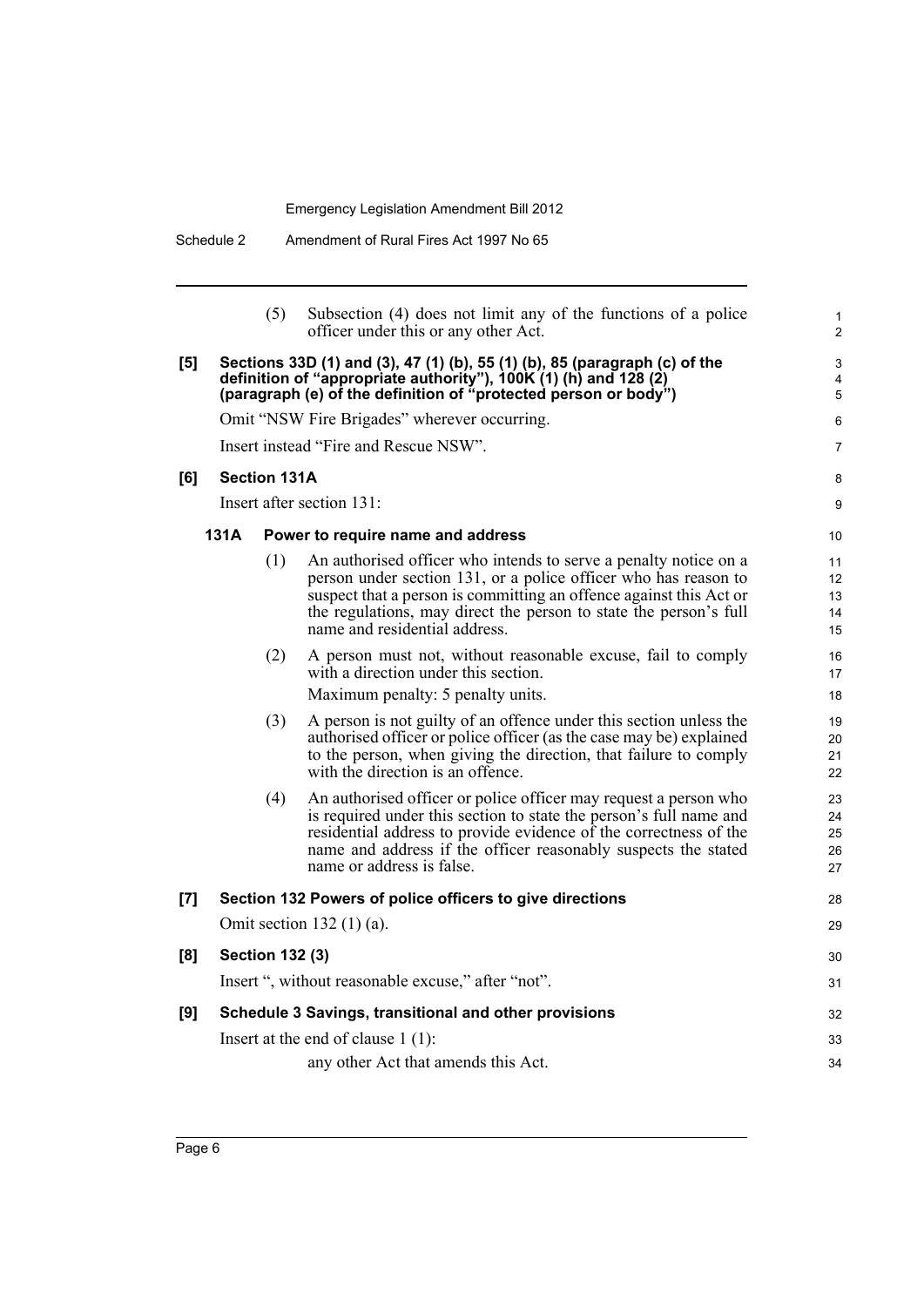Amendment of Rural Fires Act 1997 No 65 Schedule 2

1 2

## **[10] Dictionary**

Omit the definition of *Displan*.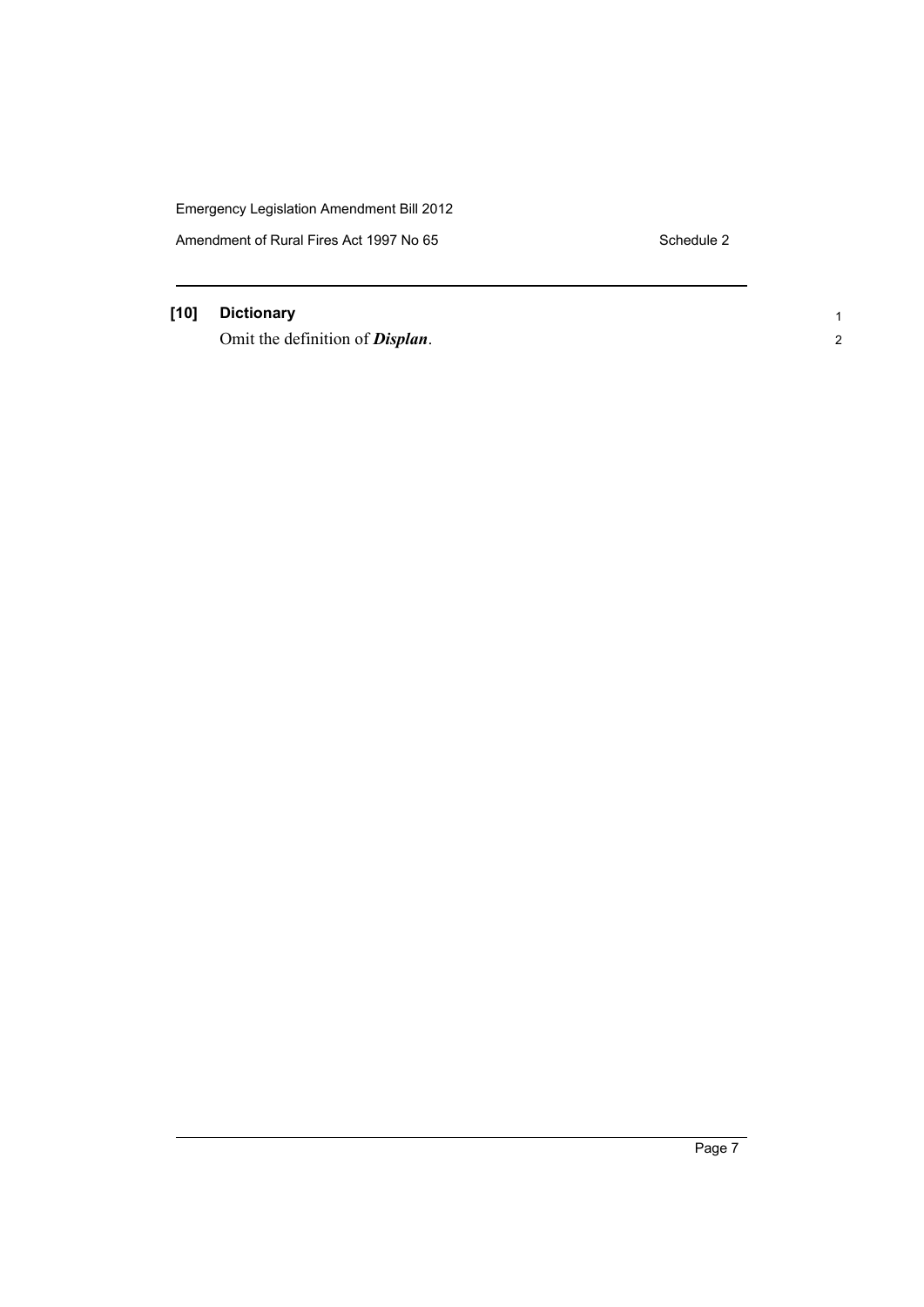Schedule 3 Amendment of State Emergency and Rescue Management Act 1989 No 165

## <span id="page-15-0"></span>**Schedule 3 Amendment of State Emergency and Rescue Management Act 1989 No 165**

1 2

| [1] | <b>Section 3 Definitions</b>                                                                                                                                                                                                           | 3                              |
|-----|----------------------------------------------------------------------------------------------------------------------------------------------------------------------------------------------------------------------------------------|--------------------------------|
|     | Omit the definition of <i>Chief Executive</i> , <i>Emergency Management NSW</i> from<br>section $3(1)$ .                                                                                                                               | 4<br>5                         |
|     | Insert instead:                                                                                                                                                                                                                        | 6                              |
|     | <b>Chief Executive, Emergency Services means the person holding</b><br>office under Chapter 1A of the Public Sector Employment and<br>Management Act 2002 as the Chief Executive of the Ministry for<br>Police and Emergency Services. | $\overline{7}$<br>8<br>9<br>10 |
| [2] | Sections 3 (1) (definitions of "combat agency" and "recovery agency"),<br>10 (1) (c), 12 (2) and (4), 13 (1), (3) and (4), 15 (d) and (e), 19 (1A) and (1B),<br>20B (2) and (3), 25 (1A) and (1B) and 31 (1A) and (1B)                 | 11<br>12<br>13                 |
|     | Omit "Displan" wherever occurring.                                                                                                                                                                                                     | 14                             |
|     | Insert instead "the State Emergency Management Plan".                                                                                                                                                                                  | 15                             |
| [3] | Section 3 (1)                                                                                                                                                                                                                          | 16                             |
|     | Omit the definitions of Displan, district, District Emergency Management<br><b>Committee and Emergency Management NSW.</b>                                                                                                             | 17<br>18                       |
| [4] | Section 3 (1), definition of "emergency operations centre"                                                                                                                                                                             | 19                             |
|     | Omit "district". Insert instead "regional".                                                                                                                                                                                            | 20                             |
|     |                                                                                                                                                                                                                                        |                                |
| [5] | Section 3 (1), definition of "emergency services organisation"                                                                                                                                                                         | 21                             |
|     | Omit "Fire Brigades, Rural Fire Brigades, Ambulance Service".                                                                                                                                                                          |                                |
|     | Insert instead "Fire and Rescue NSW, Rural Fire Brigades, Ambulance<br>Service of NSW".                                                                                                                                                | 22<br>23<br>24                 |
| [6] | Section 3 (1), definition of "functional area"                                                                                                                                                                                         |                                |
|     | Omit "preparations for".                                                                                                                                                                                                               | 25<br>26                       |
|     | Insert instead "prevention of, preparation for, responses to or recovery from".                                                                                                                                                        | 27                             |
| [7] | Section 3 (1), definition of "functional area"                                                                                                                                                                                         | 28                             |
|     | Omit paragraph (b). Insert instead:                                                                                                                                                                                                    | 29                             |
|     | (b)<br>telecommunications services,                                                                                                                                                                                                    | 30                             |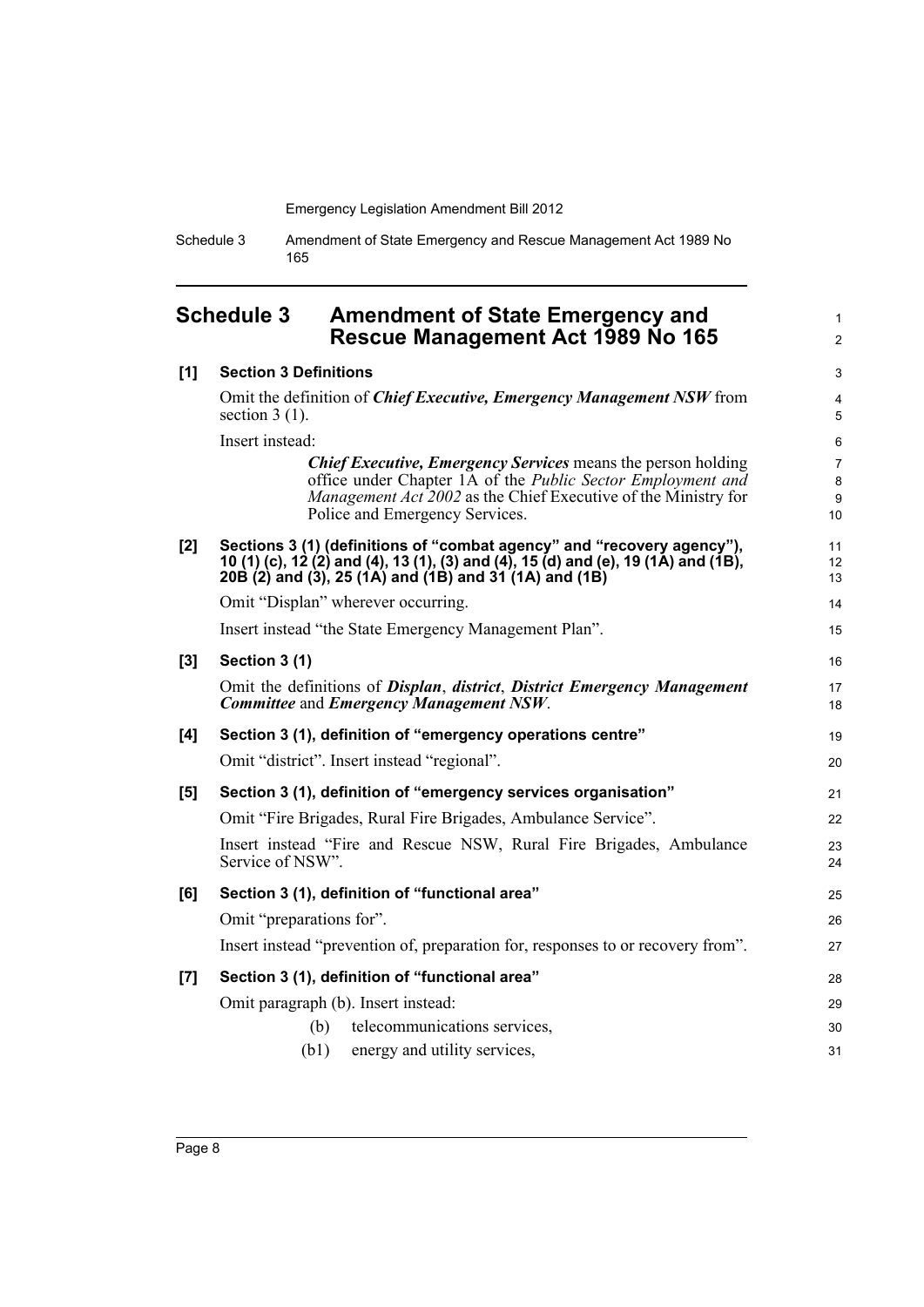Amendment of State Emergency and Rescue Management Act 1989 No 165 Schedule 3

| [8]    | Section 3 (1)                                                                                                                                                                                                                                                                                                                                                                                                                                                    | $\mathbf{1}$                           |
|--------|------------------------------------------------------------------------------------------------------------------------------------------------------------------------------------------------------------------------------------------------------------------------------------------------------------------------------------------------------------------------------------------------------------------------------------------------------------------|----------------------------------------|
|        | Insert in alphabetical order:                                                                                                                                                                                                                                                                                                                                                                                                                                    | $\overline{\mathbf{c}}$                |
|        | <i>region</i> means a region established under section 21.                                                                                                                                                                                                                                                                                                                                                                                                       | 3                                      |
|        | Regional Emergency Management Committee means a<br>Regional Emergency Management Committee constituted under<br>Part 2.                                                                                                                                                                                                                                                                                                                                          | $\overline{\mathbf{4}}$<br>5<br>6      |
|        | <b>State Emergency Management Plan means the State Emergency</b><br>Management Plan referred to in section 12.                                                                                                                                                                                                                                                                                                                                                   | $\overline{7}$<br>8                    |
| [9]    | Part 2, Division 1, Subdivision 2, heading                                                                                                                                                                                                                                                                                                                                                                                                                       | 9                                      |
|        | Omit "Disaster". Insert instead "Emergency Management".                                                                                                                                                                                                                                                                                                                                                                                                          | 10                                     |
| $[10]$ | <b>Section 12 State Emergency Management Plan</b>                                                                                                                                                                                                                                                                                                                                                                                                                | 11                                     |
|        | Omit section 12 (1). Insert instead:                                                                                                                                                                                                                                                                                                                                                                                                                             | 12                                     |
|        | (1)<br>There is to be a State Emergency Management Plan.                                                                                                                                                                                                                                                                                                                                                                                                         | 13                                     |
| $[11]$ | Sections 12 (3) and 13 (2)                                                                                                                                                                                                                                                                                                                                                                                                                                       | 14                                     |
|        | Omit "Displan" wherever occurring.                                                                                                                                                                                                                                                                                                                                                                                                                               | 15                                     |
|        | Insert instead "The State Emergency Management Plan".                                                                                                                                                                                                                                                                                                                                                                                                            | 16                                     |
| $[12]$ | Sections 12 (3) (d), 22 (1), (2) (a) and (5), 23 (1), 24, 25 (except where<br>secondly occurring in section 25 (1B) (b) and (4)), 26 (1), 29 (2), 30,<br>31 (1C) and (5), 32A (paragraph (e) of the definition of "emergency<br>services officer"), 48A (2), 60KA (paragraph (c) of the definition of<br>"emergency or rescue management organisation") and 62 (c) and<br>clause 1 of Schedule 2 (paragraph (c) of the definition of "relevant<br>organisation") | 17<br>18<br>19<br>20<br>21<br>22<br>23 |
|        | Omit "District" wherever occurring. Insert instead "Regional".                                                                                                                                                                                                                                                                                                                                                                                                   | 24                                     |
| $[13]$ | Sections 12 (4), 17 (1) and 20A (2)                                                                                                                                                                                                                                                                                                                                                                                                                              | 25                                     |
|        | Omit "Emergency Management NSW" wherever occurring.                                                                                                                                                                                                                                                                                                                                                                                                              | 26                                     |
|        | Insert instead "Emergency Services".                                                                                                                                                                                                                                                                                                                                                                                                                             | 27                                     |
| $[14]$ | <b>Section 14 State Emergency Management Committee</b>                                                                                                                                                                                                                                                                                                                                                                                                           | 28                                     |
|        | Omit section 14 (3). Insert instead:                                                                                                                                                                                                                                                                                                                                                                                                                             | 29                                     |
|        | (3)<br>The representative of a non-government agency is to be<br>nominated by the Minister and the representative of a<br>government agency is to be nominated by the Minister<br>responsible for the agency.                                                                                                                                                                                                                                                    | 30<br>31<br>32<br>33                   |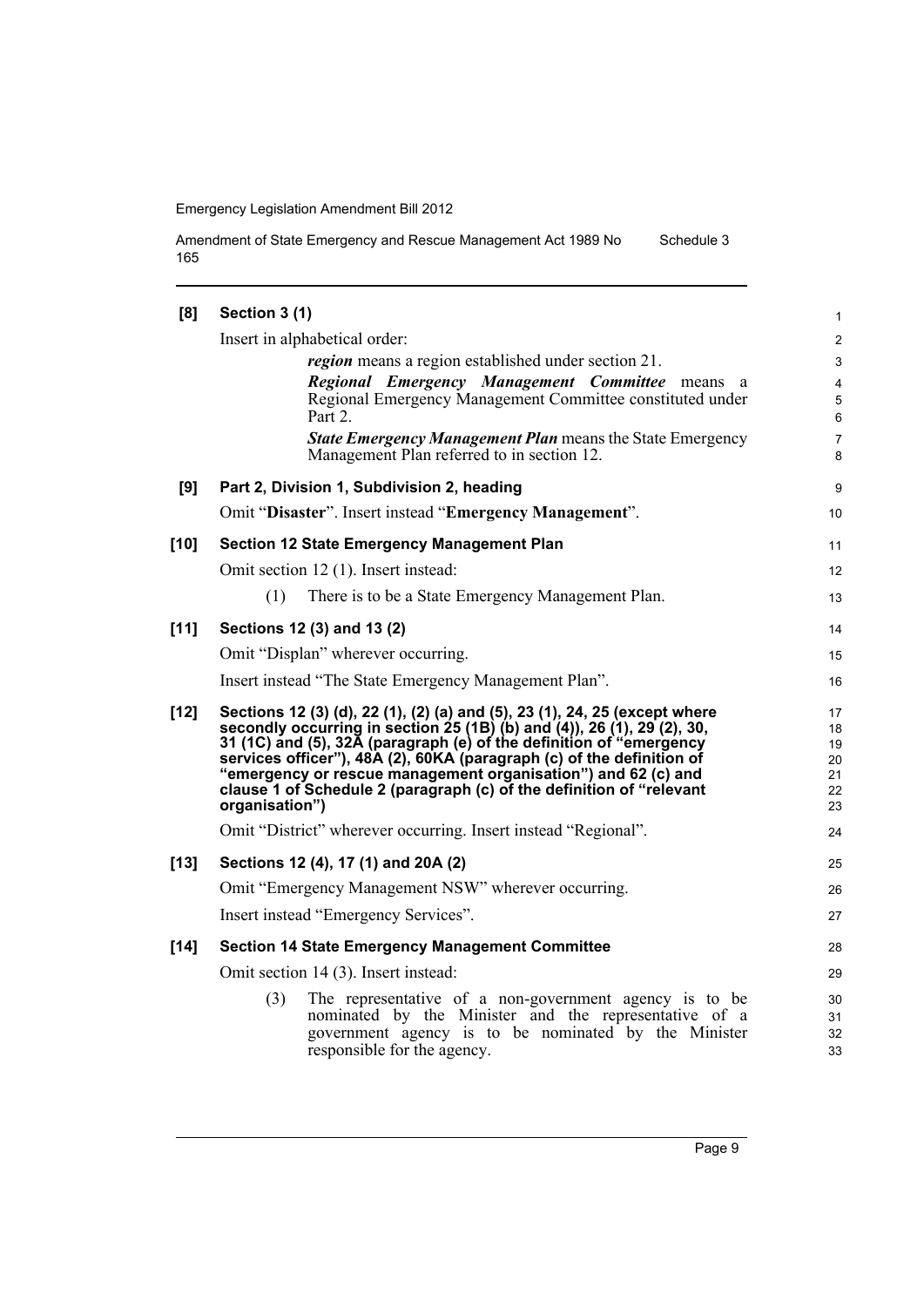Schedule 3 Amendment of State Emergency and Rescue Management Act 1989 No 165

| $[15]$ | <b>Management Committee</b>     |           | Section 16 Functional area sub-committees of State Emergency                                                                                                                                                                                                 | 1<br>$\overline{2}$        |
|--------|---------------------------------|-----------|--------------------------------------------------------------------------------------------------------------------------------------------------------------------------------------------------------------------------------------------------------------|----------------------------|
|        |                                 |           | Omit "emergency operations" from section 16 (2).                                                                                                                                                                                                             | 3                          |
|        | recover from an emergency".     |           | Insert instead "activities carried out to prevent, prepare for, respond to or                                                                                                                                                                                | 4<br>5                     |
| $[16]$ | and 48A $(1)$ , $(2)$ and $(4)$ |           | Sections 19 (1) (a) and 20B (1) (a), Division 2 of Part 2 (heading),<br>sections 21 (2), 22 (1) and (2) (a)–(c), 23 (1), 24 (1), 25 (1), 26 (1), 30 (2) (a)                                                                                                  | 6<br>$\overline{7}$<br>8   |
|        |                                 |           | Omit "district" wherever occurring. Insert instead "region".                                                                                                                                                                                                 | 9                          |
| $[17]$ | Sections 20 (2) (a) and 21 (1)  |           |                                                                                                                                                                                                                                                              | 10 <sup>°</sup>            |
|        |                                 |           | Omit "districts" wherever occurring. Insert instead "regions".                                                                                                                                                                                               | 11                         |
| $[18]$ |                                 |           | <b>Section 22 Regional Emergency Management Committees</b>                                                                                                                                                                                                   | 12                         |
|        |                                 |           | Omit section 22 (2) (d). Insert instead:                                                                                                                                                                                                                     | 13                         |
|        |                                 | (d)       | a representative of each organisation that:                                                                                                                                                                                                                  | 14                         |
|        |                                 |           | provides services in a functional area or areas in the<br>(i)<br>relevant region, and                                                                                                                                                                        | 15<br>16                   |
|        |                                 |           | the Minister determines from time to time is to be<br>(ii)<br>represented on the Committee.                                                                                                                                                                  | 17<br>18                   |
| $[19]$ | <b>Section 22 (3)</b>           |           |                                                                                                                                                                                                                                                              | 19                         |
|        |                                 |           | Omit the subsection. Insert instead:                                                                                                                                                                                                                         | 20                         |
|        | (3)                             | Minister. | The representative of an emergency services organisation is to be<br>nominated by the organisation. The representative of an<br>organisation providing services in a functional area is to be<br>nominated in accordance with arrangements determined by the | 21<br>22<br>23<br>24<br>25 |
| [20]   |                                 |           | <b>Section 23 Functions of Regional Emergency Management Committees</b>                                                                                                                                                                                      | 26                         |
|        |                                 |           | Insert "and reviewing" after "preparing" in section 23 (1).                                                                                                                                                                                                  | 27                         |
| $[21]$ | Section 23 (1A)                 |           |                                                                                                                                                                                                                                                              | 28                         |
|        | Insert after section $23(1)$ :  |           |                                                                                                                                                                                                                                                              | 29                         |
|        | (1A)                            |           | Without limiting subsection (1), any such Committee may:                                                                                                                                                                                                     | 30                         |
|        |                                 | (a)       | review and monitor emergency management policy and<br>practice across the region, and                                                                                                                                                                        | 31<br>32                   |
|        |                                 |           | Note. The State Emergency Management Committee is<br>responsible for reviewing, monitoring and developing emergency<br>management policy and practice at a State level and for                                                                               | 33<br>34<br>35             |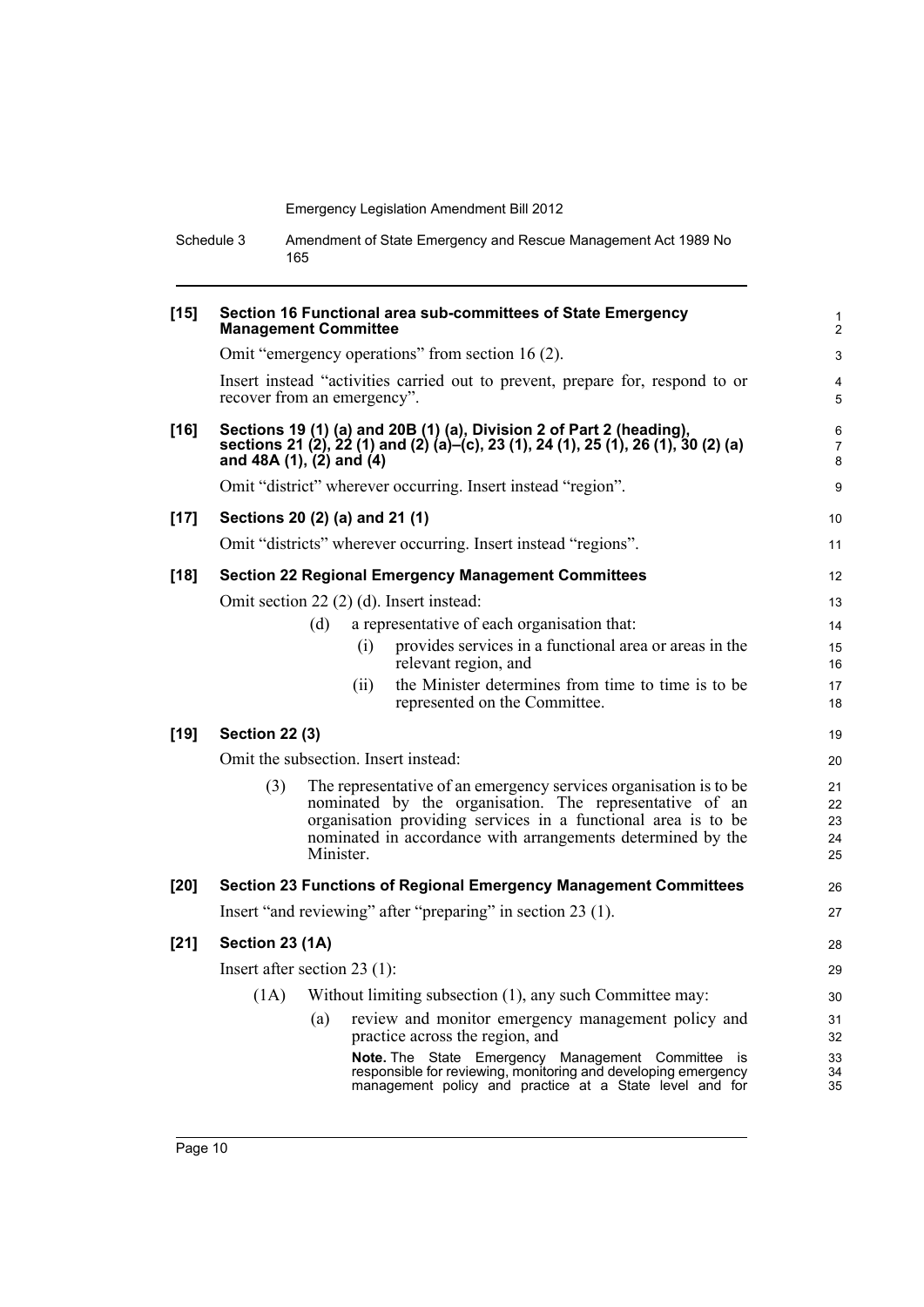Amendment of State Emergency and Rescue Management Act 1989 No 165 Schedule 3

> disseminating information about that policy and practice, including to Regional and Local Emergency Management Committees.

- (b) review and prepare plans in respect of the region that are, or are proposed to be, subplans or supporting plans established under the State Emergency Management Plan, and
- (c) make recommendations about and assist in the co-ordination of training in relation to emergency management across the region, and
- (d) develop, conduct and evaluate regional emergency management training exercises, and
- (e) facilitate regional level emergency management capability through inter-agency co-ordination, co-operation and information sharing arrangements, and
- (f) assist the Regional Emergency Operations Controller for the relevant region in the Controller's role under section 25, and
- (g) carry out such other functions as are:
	- (i) related to this Act, and
		- (ii) assigned to the Committee (or to Regional Emergency Management Committees generally) from time to time by the State Emergency Management Committee.

### **[22] Section 25 Functions of Regional Emergency Operations Controller**

Omit "or, in the case of any disagreement on the matter, the Minister has directed the District Emergency Operations Controller to do so" from section 25 (1B) (b).

#### **[23] Section 25 (4)** Omit "District emergency operations centre". Insert instead "regional emergency operations centre". **[24] Section 26 NSW Police Force to provide executive support for Regional Emergency Management Committee and Operations Controller** 29 30 31 32 33

Omit section 26 (2).

34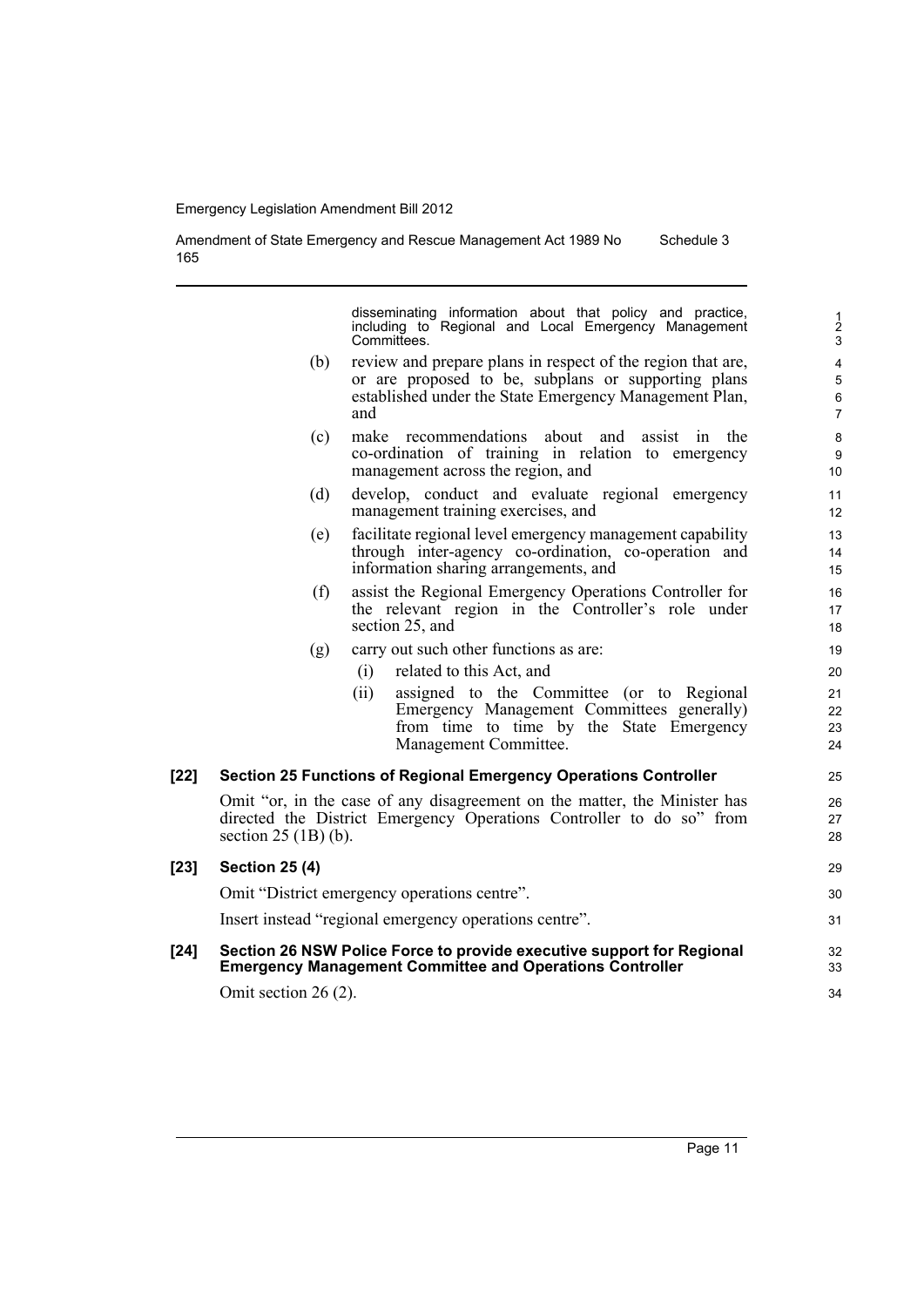Schedule 3 Amendment of State Emergency and Rescue Management Act 1989 No 165

| $[25]$ | <b>Section 28 Local Emergency Management Committees</b>                                            |     |          |                                                                                                                                                                                                             |                       |
|--------|----------------------------------------------------------------------------------------------------|-----|----------|-------------------------------------------------------------------------------------------------------------------------------------------------------------------------------------------------------------|-----------------------|
|        |                                                                                                    |     |          | Omit section 28 (2) (a). Insert instead:                                                                                                                                                                    | $\mathbf{2}$          |
|        |                                                                                                    | (a) |          | the General Manager of the council of the relevant local                                                                                                                                                    | 3                     |
|        |                                                                                                    |     |          | government area, who is to be the Chairperson of the                                                                                                                                                        | 4                     |
|        |                                                                                                    |     |          | Committee, and                                                                                                                                                                                              | 5                     |
| $[26]$ | Section 28 (2) (c)                                                                                 |     |          |                                                                                                                                                                                                             | 6                     |
|        | Omit the paragraph. Insert instead:                                                                |     |          |                                                                                                                                                                                                             | $\overline{7}$        |
|        |                                                                                                    | (c) |          | a representative of each organisation that:                                                                                                                                                                 | 8                     |
|        |                                                                                                    |     | (i)      | provides services in a functional area or areas in the<br>relevant local government area, and                                                                                                               | 9<br>10 <sup>°</sup>  |
|        |                                                                                                    |     | (ii)     | the council of that area determines from time to time<br>is to be represented on the Committee, and                                                                                                         | 11<br>12 <sup>2</sup> |
| $[27]$ | <b>Section 28 (3)</b>                                                                              |     |          |                                                                                                                                                                                                             | 13                    |
|        | Omit the subsection.                                                                               |     |          |                                                                                                                                                                                                             | 14                    |
| $[28]$ |                                                                                                    |     |          | <b>Section 29 Functions of Local Emergency Management Committees</b>                                                                                                                                        | 15                    |
|        |                                                                                                    |     |          | Insert "and review" after "the preparation" in section 29 (1).                                                                                                                                              | 16                    |
| $[29]$ | Section 29 (1A)                                                                                    |     |          |                                                                                                                                                                                                             | 17                    |
|        | Insert after section $29(1)$ :<br>(1A)<br>Without limiting subsection (1), any such Committee may: |     |          | 18                                                                                                                                                                                                          |                       |
|        |                                                                                                    |     |          | 19                                                                                                                                                                                                          |                       |
|        |                                                                                                    | (a) |          | give effect to and carry out emergency management policy<br>and practice, consistent with information on that policy<br>and practice disseminated by the State Emergency<br>Management Committee, and       | 20<br>21<br>22<br>23  |
|        |                                                                                                    | (b) |          | review and prepare plans in respect of the relevant local<br>government area that are, or are proposed to be, subplans<br>or supporting plans established under the State Emergency<br>Management Plan, and | 24<br>25<br>26<br>27  |
|        |                                                                                                    | (c) |          | make recommendations<br>about and<br>assist<br>the<br>1n<br>co-ordination of training in relation to emergency<br>management in the relevant local government area, and                                     | 28<br>29<br>30        |
|        |                                                                                                    | (d) | develop, | conduct and<br>local<br>evaluate<br>emergency<br>management training exercises, and                                                                                                                         | 31<br>32              |
|        |                                                                                                    | (e) |          | facilitate local level emergency management capability<br>through inter-agency co-ordination, co-operation and<br>information sharing arrangements, and                                                     | 33<br>34<br>35        |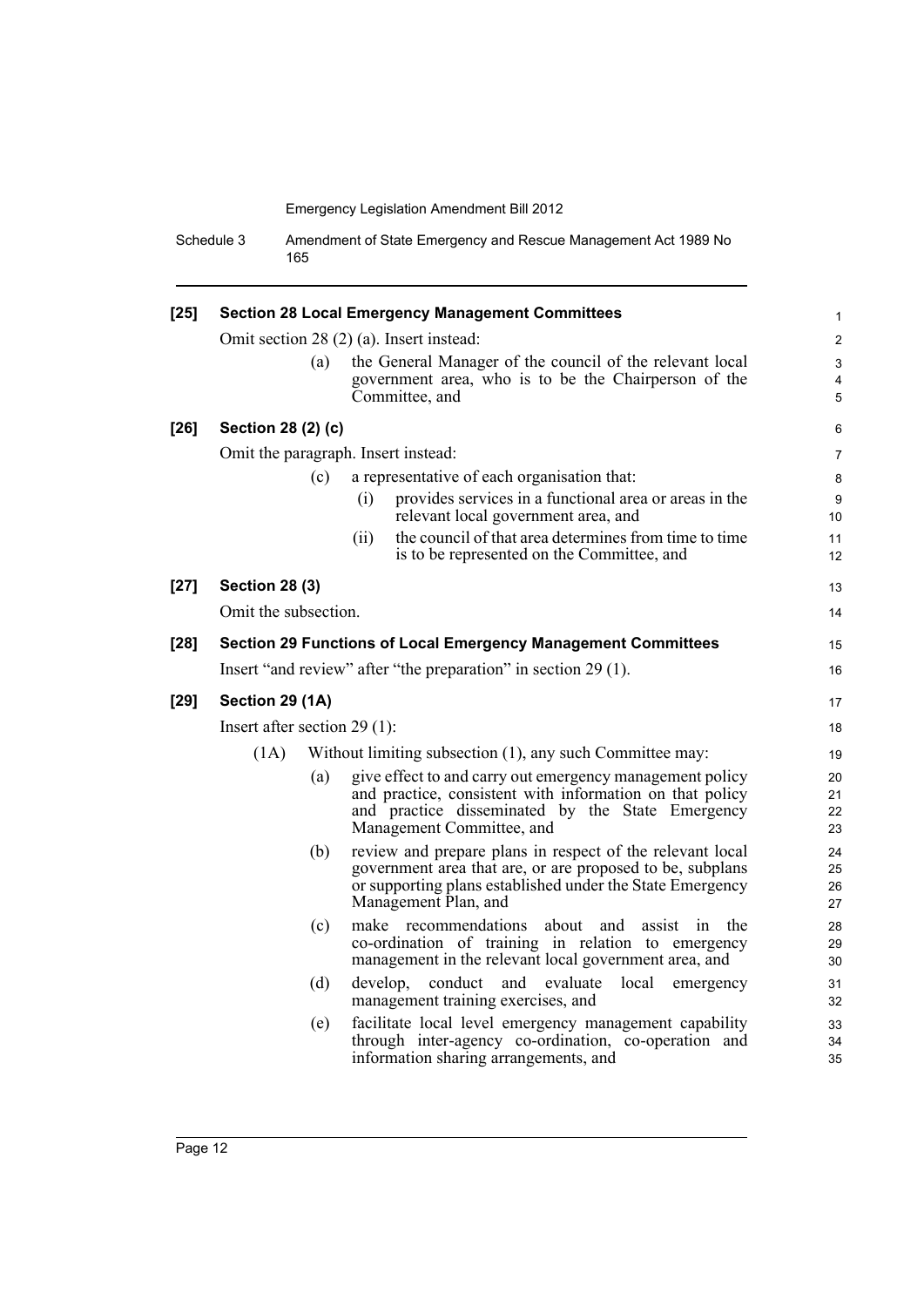Amendment of State Emergency and Rescue Management Act 1989 No 165 Schedule 3

|        | (f)                                         | assist the Local Emergency Operations Controller for the<br>relevant local government area in the Controller's role<br>under section 31, and   | 1<br>$\overline{\mathbf{c}}$<br>3 |
|--------|---------------------------------------------|------------------------------------------------------------------------------------------------------------------------------------------------|-----------------------------------|
|        | (g)                                         | such other functions as are:                                                                                                                   | 4                                 |
|        |                                             | related to this Act, and<br>(i)                                                                                                                | 5                                 |
|        |                                             | (ii)<br>assigned to the Committee (or to Local Emergency                                                                                       | 6                                 |
|        |                                             | Management Committees generally) from time to<br>by<br>the relevant Regional<br>time<br>Emergency                                              | $\overline{7}$<br>8               |
|        |                                             | Management Committee or by the State Emergency                                                                                                 | 9                                 |
|        |                                             | Management Committee.                                                                                                                          | 10                                |
| [30]   |                                             | Section 31 Functions of Local Emergency Operations Controller                                                                                  | 11                                |
|        | section $31$ (1B) (b).                      | Omit "or, in the case of any disagreement on the matter, the Minister has<br>directed the Local Emergency Operations Controller to do so" from | 12<br>13<br>14                    |
| [31]   |                                             | Section 32 Councils to provide executive support for Local Emergency<br><b>Management Committee and Operations Controller</b>                  | 15<br>16                          |
|        | Omit section 32 (2).                        |                                                                                                                                                | 17                                |
| [32]   | officer") and $\overrightarrow{43}$ (1) (d) | Sections 32A (paragraph (b) of the definition of "emergency services                                                                           | 18<br>19                          |
|        |                                             | Omit "New South Wales Fire Brigades" wherever occurring.                                                                                       | 20                                |
|        |                                             | Insert instead "Fire and Rescue NSW".                                                                                                          | 21                                |
| $[33]$ |                                             | <b>Section 43 Composition of Board</b>                                                                                                         | 22                                |
|        |                                             | Omit "New South Wales Ambulance Service" from section 43 (1) (f).                                                                              | 23                                |
|        |                                             | Insert instead "Ambulance Service of NSW".                                                                                                     | 24                                |
| $[34]$ | Section 43 (1) (g1)                         |                                                                                                                                                | 25                                |
|        |                                             | Omit "the Volunteer Marine Rescue Council of New South Wales".                                                                                 | 26                                |
|        |                                             | Insert instead "Volunteer Marine Rescue NSW".                                                                                                  | 27                                |
| $[35]$ | accreditation                               | Section 53 Offence to operate rescue unit or rescue vehicle without                                                                            | 28<br>29                          |
|        |                                             | Omit "the Fire Brigades, the Ambulance Service" from section 53 (2) (a).                                                                       | 30                                |
|        |                                             | Insert instead "Fire and Rescue NSW, the Ambulance Service of NSW".                                                                            | 31                                |
| [36]   | <b>Section 60A Interpretation</b>           |                                                                                                                                                | 32                                |
|        | section $60\text{\AA}$ (1).                 | Omit "employee and employer are defined in subsection (2)." from                                                                               | 33<br>34                          |
|        |                                             |                                                                                                                                                |                                   |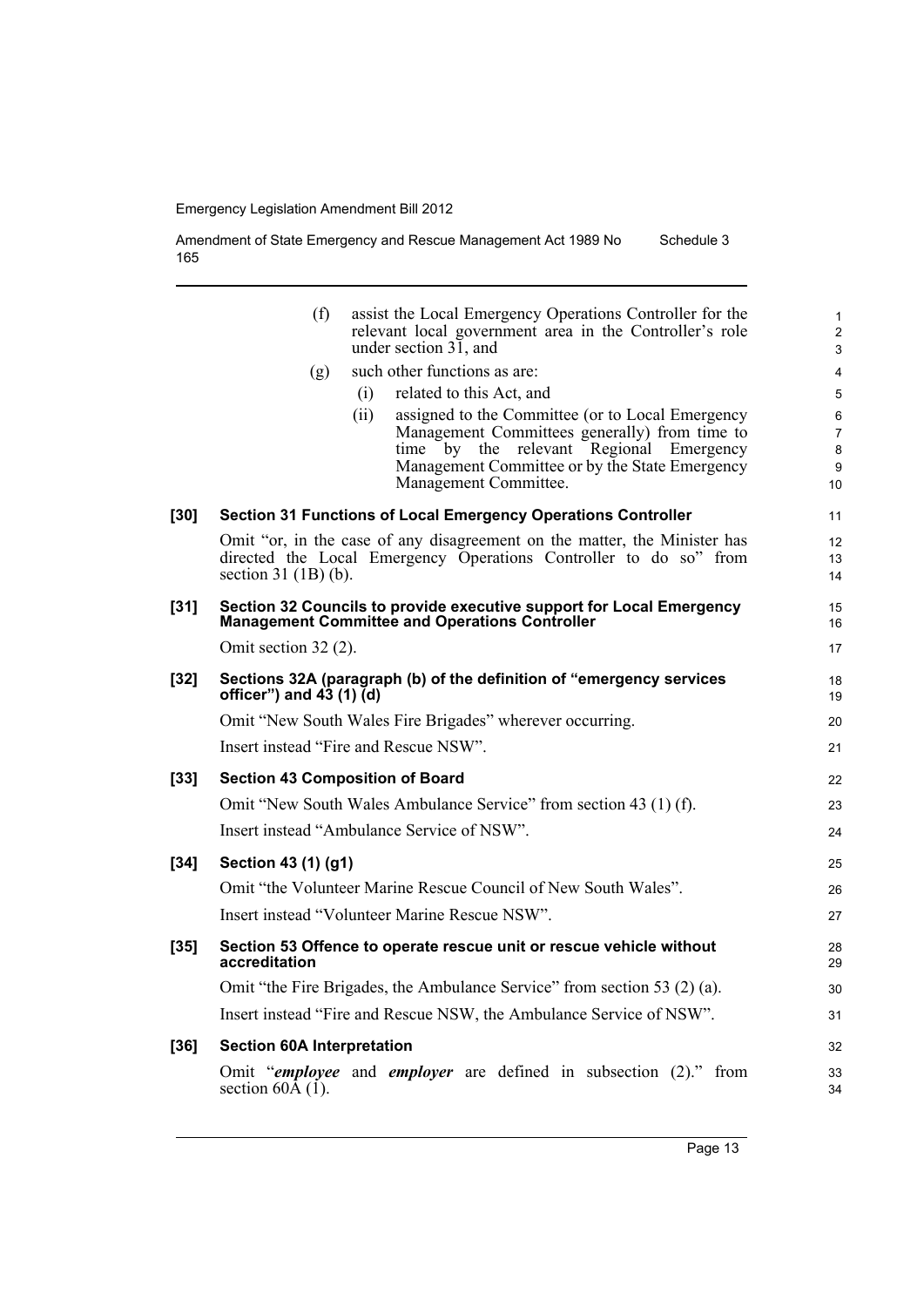Schedule 3 Amendment of State Emergency and Rescue Management Act 1989 No 165

#### **[37] Section 60A (2)** Omit "A person is considered to be the employer of another person (and that other person is considered to be the employee) for the purposes of this Part if:". Insert instead "The circumstances in which a person is considered to be the *employer* of another person (and that other person is considered to be the *employee*) for the purposes of this Part include the following:" **[38] Section 60A (2)** Omit ", or" wherever occurring. Insert instead ",". **[39] Section 60A (2) (a1)** Insert after section 60A (2) (a): (a1) the person engages the other person to carry out regular work under one or more contracts for services and the value of that work represents a substantial proportion of the regular work carried out by the other person, **[40] Schedule 4 Savings, transitional and other provisions** Insert at the end of clause 1 (1): any other Act that amends this Act. **[41] Schedule 4, Part 9** Insert after Part 8: **Part 9 Provisions consequent on Emergency Legislation Amendment Act 2012 16 Definition of "amending Act"** In this Part, *amending Act* means the *Emergency Legislation Amendment Act 2012*. **17 State Emergency Management Plan** (1) Displan, as in force under section 12 (1) immediately before the commencement of the amending Act, is taken to be the State Emergency Management Plan. (2) A reference in any Act, any instrument made under an Act or a document of any kind to Displan or the State Disaster Plan is taken to be a reference to the State Emergency Management Plan. 1 2 3 4 5 6 7 8 9 10 11 12 13 14 15 16 17 18 19  $20$ 21 22 23 24 25 26 27 28 29 30 31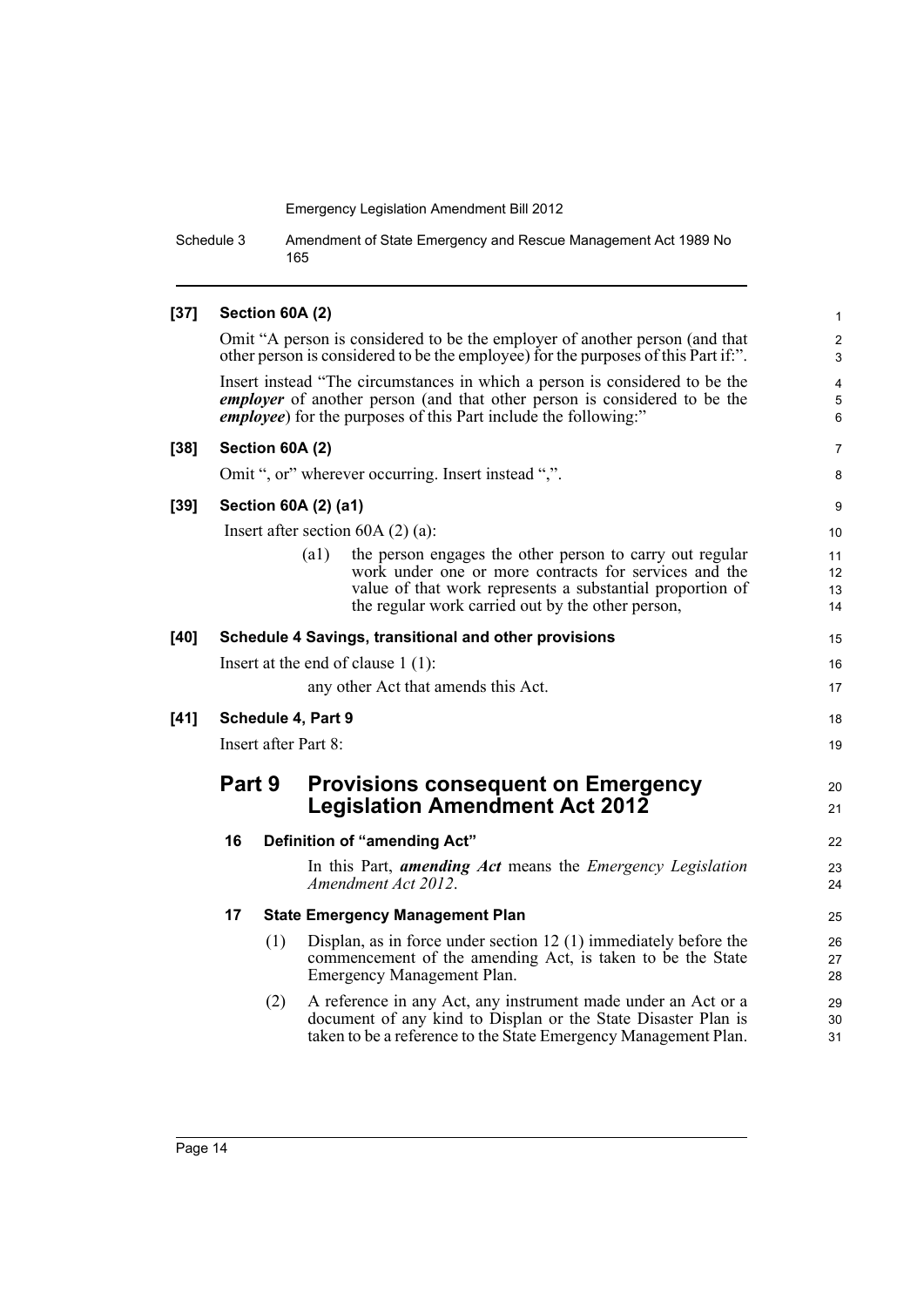Amendment of State Emergency and Rescue Management Act 1989 No 165 Schedule 3

| 18 |     | <b>Existing districts established under section 21</b>                                                                                                                                                                                                                                                                                                                                        | $\mathbf{1}$                           |
|----|-----|-----------------------------------------------------------------------------------------------------------------------------------------------------------------------------------------------------------------------------------------------------------------------------------------------------------------------------------------------------------------------------------------------|----------------------------------------|
|    | (1) | Districts established under section 21 before the commencement<br>of the amending Act are taken to be regions.                                                                                                                                                                                                                                                                                | $\overline{c}$<br>3                    |
|    | (2) | A reference in any Act, any instrument made under an Act or a<br>document of any kind to a district established under section 21 is<br>taken to be a reference to a region.                                                                                                                                                                                                                   | 4<br>5<br>6                            |
| 19 |     | <b>Existing District Emergency Management Committees</b>                                                                                                                                                                                                                                                                                                                                      | $\overline{7}$                         |
|    | (1) | District Emergency Management Committees constituted under<br>Part 2 of this Act before the commencement of the amending Act<br>are taken to be Regional Emergency Management Committees.                                                                                                                                                                                                     | 8<br>9<br>10                           |
|    | (2) | A reference in any Act, any instrument made under an Act or a<br>document of any kind to such a District Emergency Management<br>Committee is taken to be a reference to a Regional Emergency<br>Management Committee established under that Part.                                                                                                                                            | 11<br>12<br>13<br>14                   |
| 20 |     | <b>Existing District Emergency Operations Controllers</b>                                                                                                                                                                                                                                                                                                                                     | 15                                     |
|    | (1) | Any person holding office as a District Emergency Operations<br>Controller, or as the deputy of that District Emergency<br>Operations Controller, immediately before the commencement<br>of the amending Act is taken to have been appointed as the<br>Regional Emergency Operations Controller or as the deputy of<br>that Regional Emergency Operations Controller (as the case may<br>be). | 16<br>17<br>18<br>19<br>20<br>21<br>22 |
|    | (2) | A reference in any Act, any instrument made under an Act or a<br>document of any kind to a District Emergency Operations<br>Controller appointed under section 24 is taken to be a reference<br>to a Regional Emergency Operations Controller.                                                                                                                                                | 23<br>24<br>25<br>26                   |
| 21 |     | Repeal of sections 26 (2) and 32 (2)                                                                                                                                                                                                                                                                                                                                                          | 27                                     |
|    |     | The repeal of sections $26(2)$ and $32(2)$ by the amending Act does<br>not operate to abolish any positions.                                                                                                                                                                                                                                                                                  | 28<br>29                               |